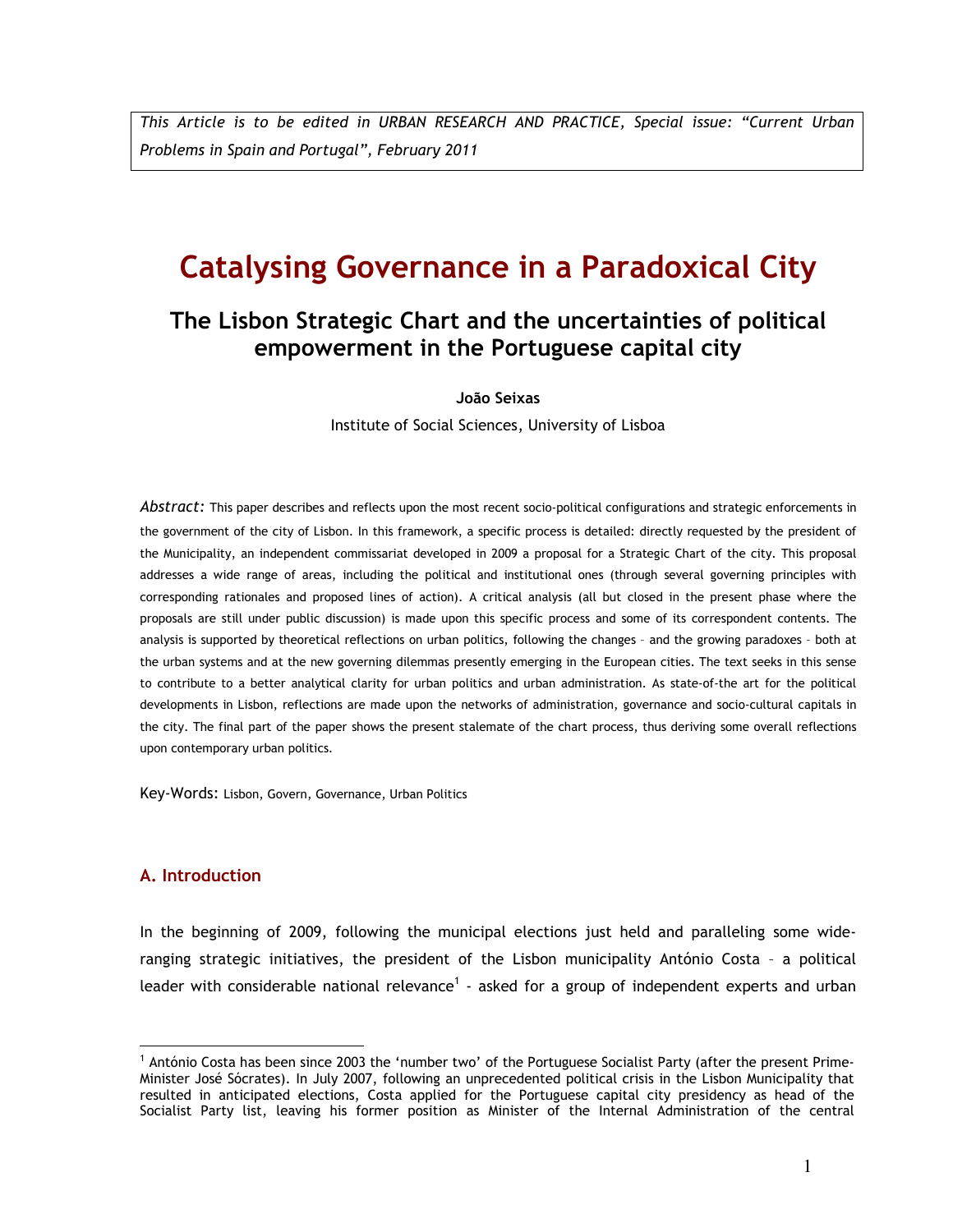thinkers to develop a proposal for a future strategic chart for the city. As then expressed, a chart to stand as the base for all the different new local policies and strategic plans and instruments to be developed, as well as for a new type of attitude towards the city and the citizens – thus expecting to conduct in the long term to a considerable shift in city government, in urban policy and in the local public administration rationales.

The initiation of this process came from some relevant backgrounds. Firstly, by a growing recognition of the new type of challenges confronting the city, extending through several types of sectors and dimensions and demanding public and socioeconomic responses which the city was showing not to be quite aware and prepared to tackle. Among other aspects, in Lisbon these challenges include a metropolitan ongoing socio-spatial fragmentation (after three decades of a demographic haemorrhaging unparalleled in European urban history); the slowly pace on urban regeneration of neighbourhoods, with little capacity to attract both public and private investment; the need to reconfigure the array of policies directed to social inclusion and cohesion; the need to reframe the scopes on the challenges posed to the city core bases of urban competitiveness and employment; the wide array of environmental and sustainability challenges; the need to put into practice new type of regulations, fiscal policies, urbanism instruments and administrative practices; the need to rethink and restructure most of the institutional and administrative structures of local government. Irrespectively of the Portuguese capital city continuing to be undoubtedly the main national social, cultural and economic driver, notwithstanding the new urban-driven socio-cultural paths well felt in dimensions like the housing market and international tourism, and albeit some innovative policies and attitudes undertaken by public entities and by private and civic actors, the city has experienced in the last decades major difficulties to face up several and some growing pressing challenges. The most recent economic crisis, also well felt in Portugal, revealed above all a crisis deeply felt in the governmental and policy orientations, thus enduring in Lisbon a stronger recognition towards a shift on its urban political dimensions.

Therefore, and secondly, by a parallel recognition that an important part of the incapacities to develop new socio-political and administrative responses was due to a conjunction of rigidity and disorientation felt in most of the political and institutional local and regional structures. Place of major socio-political and cultural stakeholdings, Lisbon paradoxically faces the exhaustion of several of its classical political administration panorama and a recognized rising level of public driven ineffectiveness, with public attitudes continuing scarcely drove by long term rationality and merit, but mainly through short-term political projects and its corresponding closed policy and bureaucratic

 $\overline{a}$ 

government. His list won the municipal elections – as well as the following ones in October 2009, now for a mandate until the end of 2013 and including an alliance with independent local lists.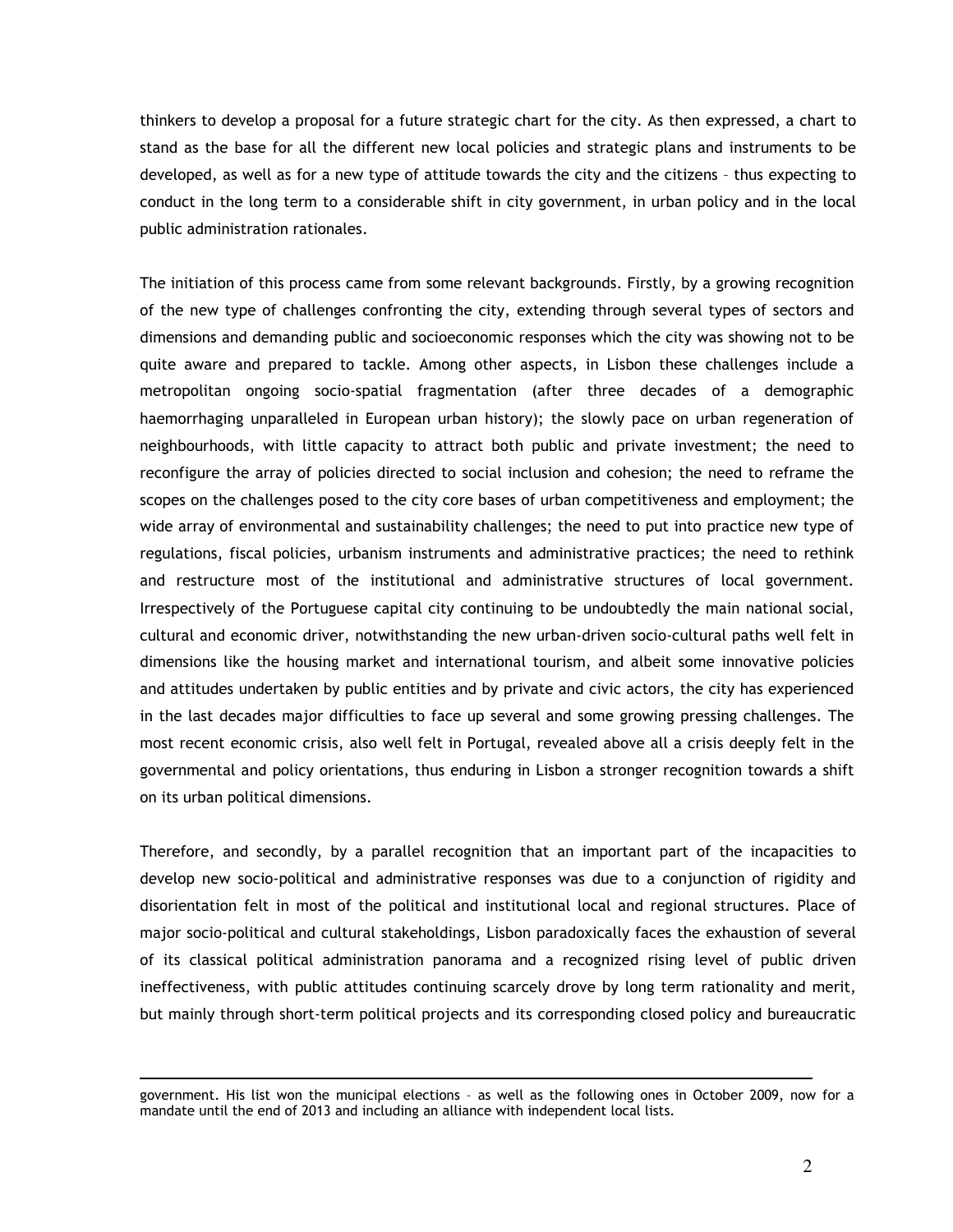communities. As reflected ahead in this text, this situation has been growingly recognised – and debated – by a broad majority of the city urban society and its main stakeholders.

Thirdly, by a steady development of a new civic consciousnesses and exigency in Lisbon society, paralleling the changes in civic and political attitudes occurring in most contemporary urban societies (Clark and Hoffman-Martinot, 1998) and more specifically to what has been developing in the Mediterranean urban world, reducing the traditional north-south cultural gaps upon civic assertiveness and social capital (Leontidou, 2010). As confirmed by some researches, and notwithstanding some relevant pervasive elements such as the considerable socio-spatial fragmentation or the deterioration of traditional associative institutions like corporate and labor unions, the socio-cultural capital of Lisbon society – analyzed and comprehended through new forms and dynamics of civic awareness and involvement – is revealing an overall growing and recognized activity, namely when considering several urban-driven topics (Cabral, Silva and Saraiva, 2008; Seixas 2008).

It was thus with a considerable dose of social expectation that the new political teams and programmes resulting from the last municipal elections addressed these demanding backgrounds. Along with the powerful new leadership evolved, the newly elected municipal team included newly elements, like some recognized non-party independents, and several considerable new types of proposals already stated in the winning political programme – namely, the commitment towards a city governmental reform, along with several new strategical instruments and processes (like the revision of the general urbanistic plan, a new housing strategy, a new culture strategy, or a complete financial recovery plan). Following these political perspectives a proposal for a Strategic Chart for the city was then asked and developed.

# B. The slow repositioning of urban Europe

The European cities have been positioning themselves in a historical moment of crossroads. The changes and restructurings occurring in their fluxes, densities and landscapes, as well as in their cognitive and cultural dimensions, are leading into new types of urban pressures and challenges. Challenges that cross deeply through their classical socio-political urban contexts, marked by parallel confrontations and pressures from its main references – from higher time-space flexibility and modularity of the economic and socio-cultural chains; to the crisis of the welfare state who is raising new types of social needs and exigencies.

These fascinating but also disruptive times, conjoining the heritage of what François Ascher called the Fordist-Keynesian-Corbuosian paradigm (1995) with the development of hyper-territories configuring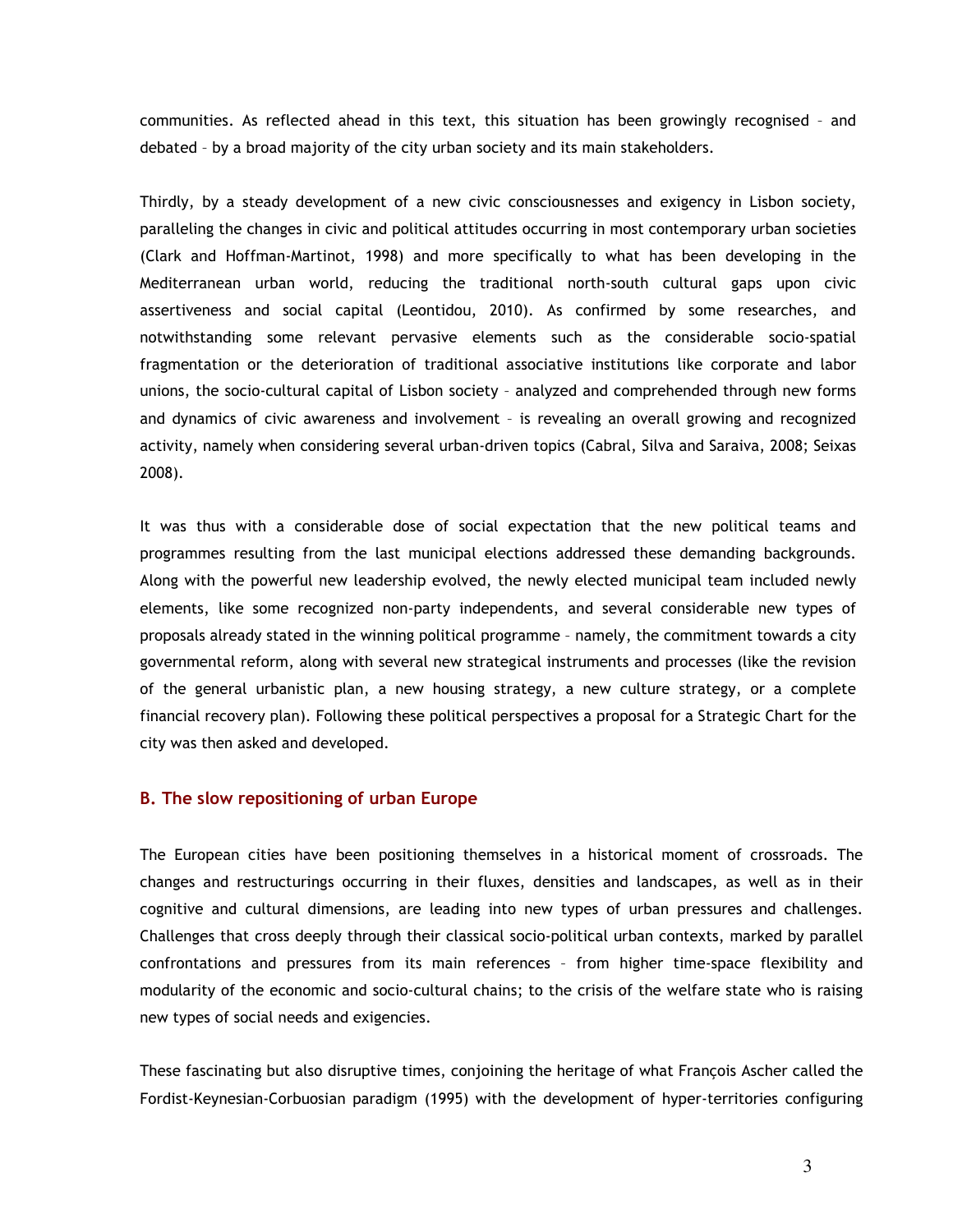meta-relationships and growingly complex functionalities of urban life, work, mobility and consumption, are framing new types of fluxes and externalities, severely challenging the present political urban governmental and institutional arrays.

Slowly, long-established socio-political structures and stakeholdings seem to be under change by urban transformations. Today seems widely recognised by most of the political, socio-cultural and academic realms that this historical mutative scenario demands the need to reinterpret socio-political structures and attitudes on urban politics, city administration, urban governance and local actor's stakeholding (Bagnasco and Le Galés 2000, Jouve 2004).

Concomitantly, a varied sort of multiple new urban-driven strategies, policies and governmental reconfigurations have been under development, some with promising and other with already confirmed results. Some other trends, however, have been raising growing doubts upon democratic procedures and cost-benefit effective public deliverance. Nonetheless, what seems considerably certain is that a wide array of new types of urban projection, urban policy and urban interpretation as a whole is developing in European societies. Varied new urban and local institutional structures are being created; different processes of administrative deconcentration and political decentralization, some against relevant odds, have been slowly rising; different arrays of principles and tools for urban strategy, urban planning and even civic participation and civic rights, are being tested and developed; political and instrumental improvements in social engagement and civic participation are being raised; more elaborated and influential forms of civic and academic questioning upon urban socio-political regimes are strengthening.

Notwithstanding all these innovative processes, the last two decades have also revealed relevant uncertainties and blockades, especially when considering the general configurations of the institutional arrays towards the city. Even for some of the seemingly most necessary political developments - like the creation of metropolitan political authorities configuring stronger governance commitments at recognised scales of most relevant urban collective regulation and action; or the need for new public enforcements in face of several deviations of resources and even democratic procedures – many urban societies have been showing that the paces of their 'real cities' are not being adequately followed by corresponding paces from the part of their 'socio-political cities'. By one side we have witnessed the gradual evolution of post-fordist urban policies – and more recently even the reconfiguration itself of neoliberal policies – which tended to prioritize neo-schumpeterian perspectives and to promote the entrepreneurship and competitiveness enforcements (Harvey 2001, Jessop 1994, Brenner 2004). But by other side some severe criticisms have been developing upon how it has been through these logics that structural changes have occurred in the political arenas and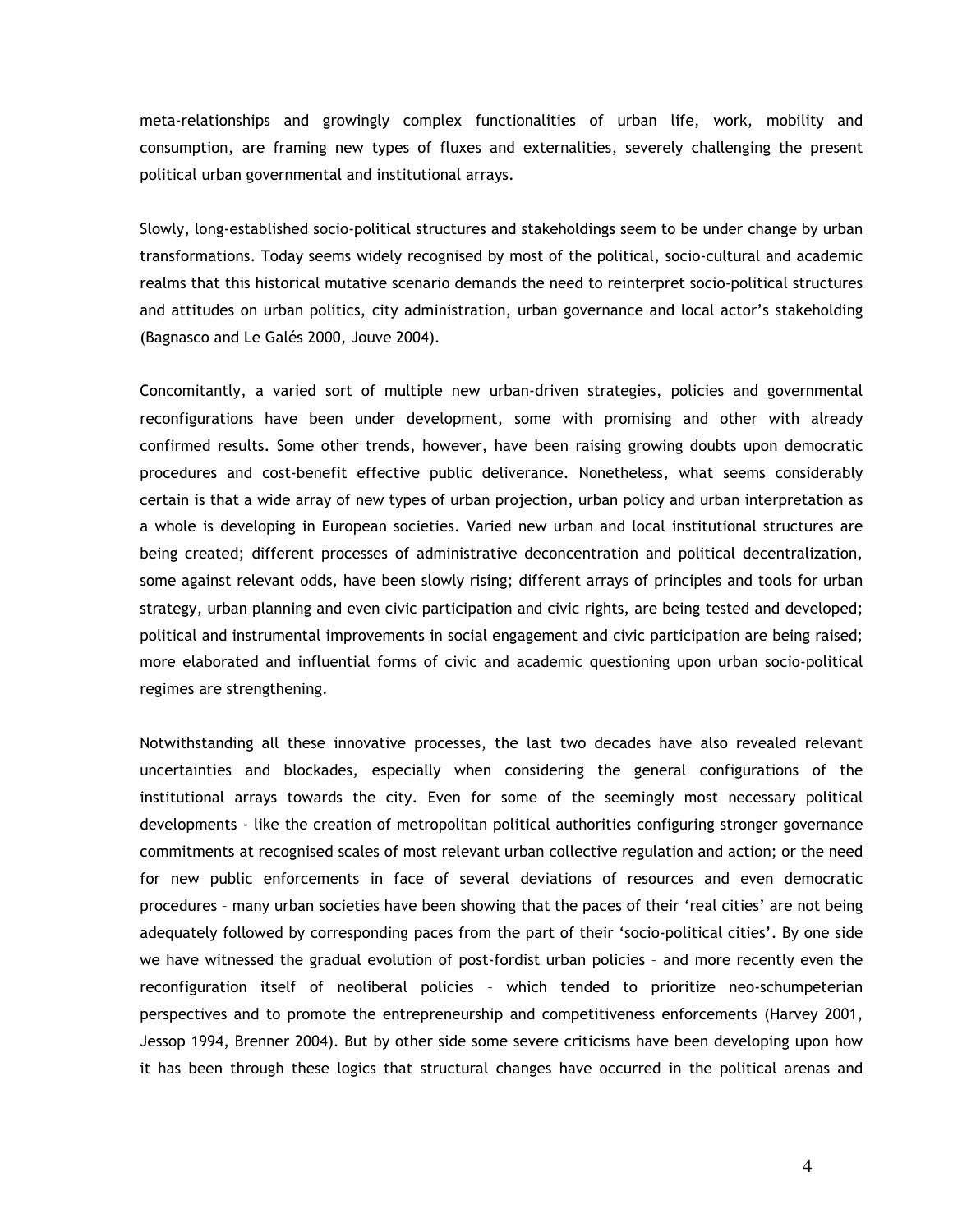agendas, remodelling whole structures of urban politics and raising important questionings around the potential deployment of main urban values such as equity, social justice, even democracy.

In a resumed way, the European cities – and namely the southern European cities – with its stakeholding structures and dynamics, have been under recent socio-political pressure, by several reasons (Seixas and Albet, 2010):

- 1. Firstly, by the new sort of dysphasia felt by European urban citizens, between the new urban opportunities and experiences provided by different cultural and economic paradigms, and the growing pressures felt in basic elements such as employment, housing rents and social inclusion.
- 2. Then, by a continual weaknesses felt by local governments in detaining more negotiative and resourceful capacities, coupled with chronic issues regarding fiscal and financial support. Notwithstanding the regional and local decentralisation processes followed in several countries, which have brought about – with debatable success – a greater focus on intermediate and local territorial scales, these local weaknesses are contributing to enlarge the gaps towards overall policy delivery, political competences and socio-political empowerment.
- 3. By other side, the considerable socio-spatial fragmentation of several European metropoles, largely caused by economic stakeholding structures and by corresponding effects on the urban production models, seems paradoxically to be fragmenting traditional modes of urban governance and fomenting the loss of historical organic processes of local political stakeholding. In fact, crucial uncertainties remain regarding local governance configurations and strategies – namely in southern urban societies, where social capital has always been complex and considerably fractal, highly personalised or even populist, and not so much oriented to collective strategies or to accountable democracy.
- 4. On major issue concerns with the influence of EU policies and directives. Which is showing to be growingly relevant, both in financial and in symbolic terms. Strongly due to European directives, for the first time national strategies of countries like Greece and Portugal have objectively recognised cities as a main asset for development and sustainability, thus raising its political and symbolic importance.
- 5. Finally, and as above already expressed about Lisbon contemporary society, the European urban cultures are experiencing new forms of cosmopolitanism maturation - transformations quite visible from the most differentiated life-styles to the most varied urban social movements and civic expressions rapidly moving toward much more sophisticated forms and contents. A civic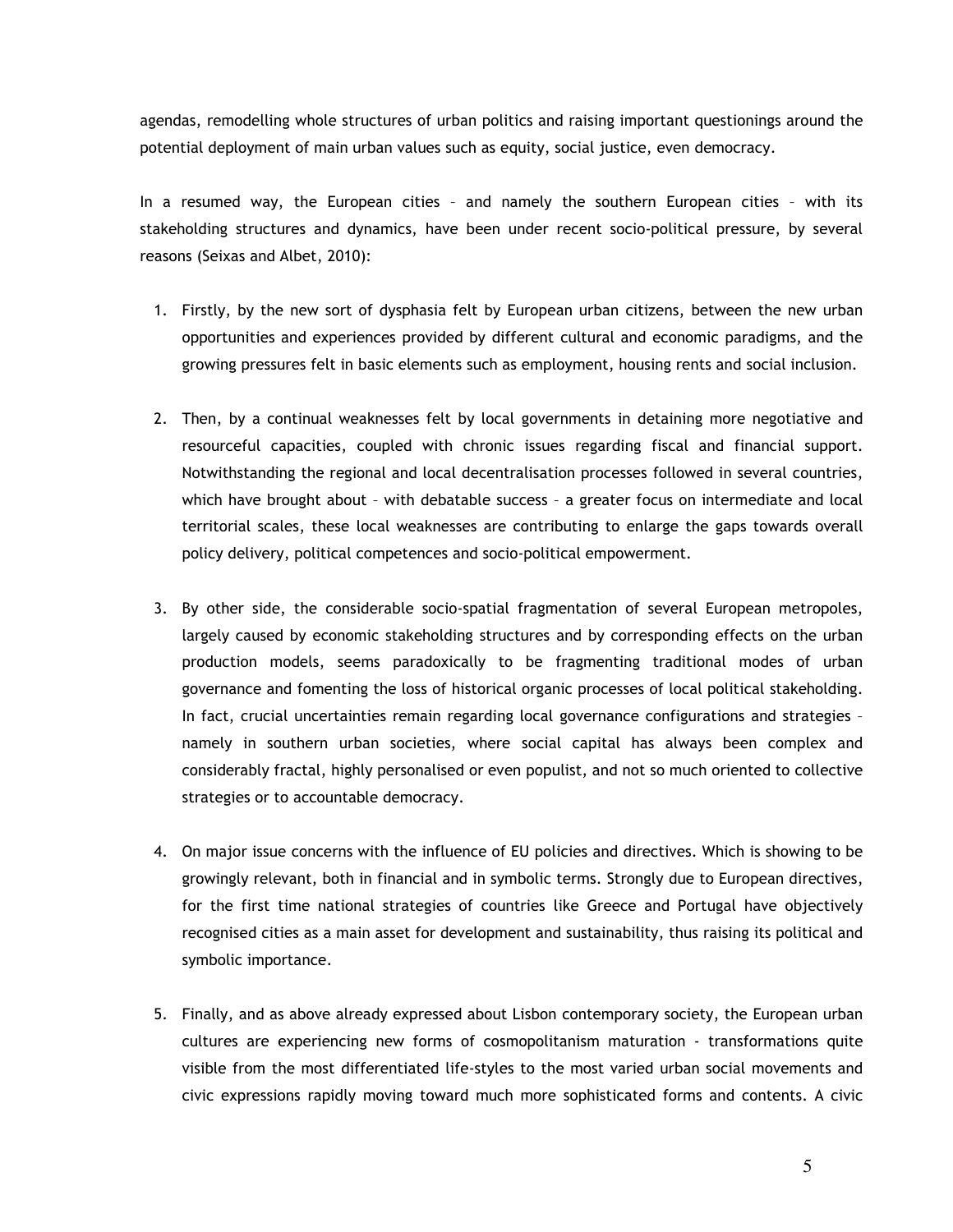and cultural panorama framing a new political culture that will certainly have profound and long-term influences on the governance and political spheres of the European cities.

These paradoxical European urban scenarios are not at all clear – they seem to have within it a wide array of possible future directions. By one side most diverse opportunities for political development and socioeconomic equity expand; but by other side most challenging impasses still seem to fully correspond to what Henri Lefébvre was referring more than 40 years ago as the long-period of disorientation with the (then) expected outcome of the urban revolution (1970).

# C. Applied theories on urban govern

Urban politics comprehends a vast dimension where coexist quite different dimensions ranging from national strongholds to political local communities and to civic neighbourhood responsibility, from metropolitan strategic planning to human resources administration and to real estate and swap finance. Here, in the evolution of the forms of dialogue and conflict and of collective strategy development, the understanding of the tendencies whereas more shared or divided political spaces between different urban actors (between governmental and institutional organs themselves but obviously between these and the most varied actors of the civil society) remains a vast and triggering questioning.

These perspectives emphasise the relevance to attend to the logics of urban social dynamics, perceptions and identities in the strategies and practices of the multiple actors and communities living within each city's extent. The recognition to what the literature refers to as social and cultural capital, and as systems of action in a city, question the perspectives that urban policies are not bound only to specific urban designed or planned configurations but have much due to its socio-cultural and economic structures, as well as to the civic and daily energies that leverage quotidiannities.

Nonetheless, the inclusion of these perspectives on city politics should be supported with the existence of a considerable degree of corresponding rationality in governance planning and management itself, thus implying the existence of dialogue, consensus and strategy building structures across several scales: spaces, instruments and mechanisms, both formal and informal, through which conflict and cooperation fluxes are processed with considerable proximity and the formation of interdependencies and partnerships is materialized with considerable doses of objectivity.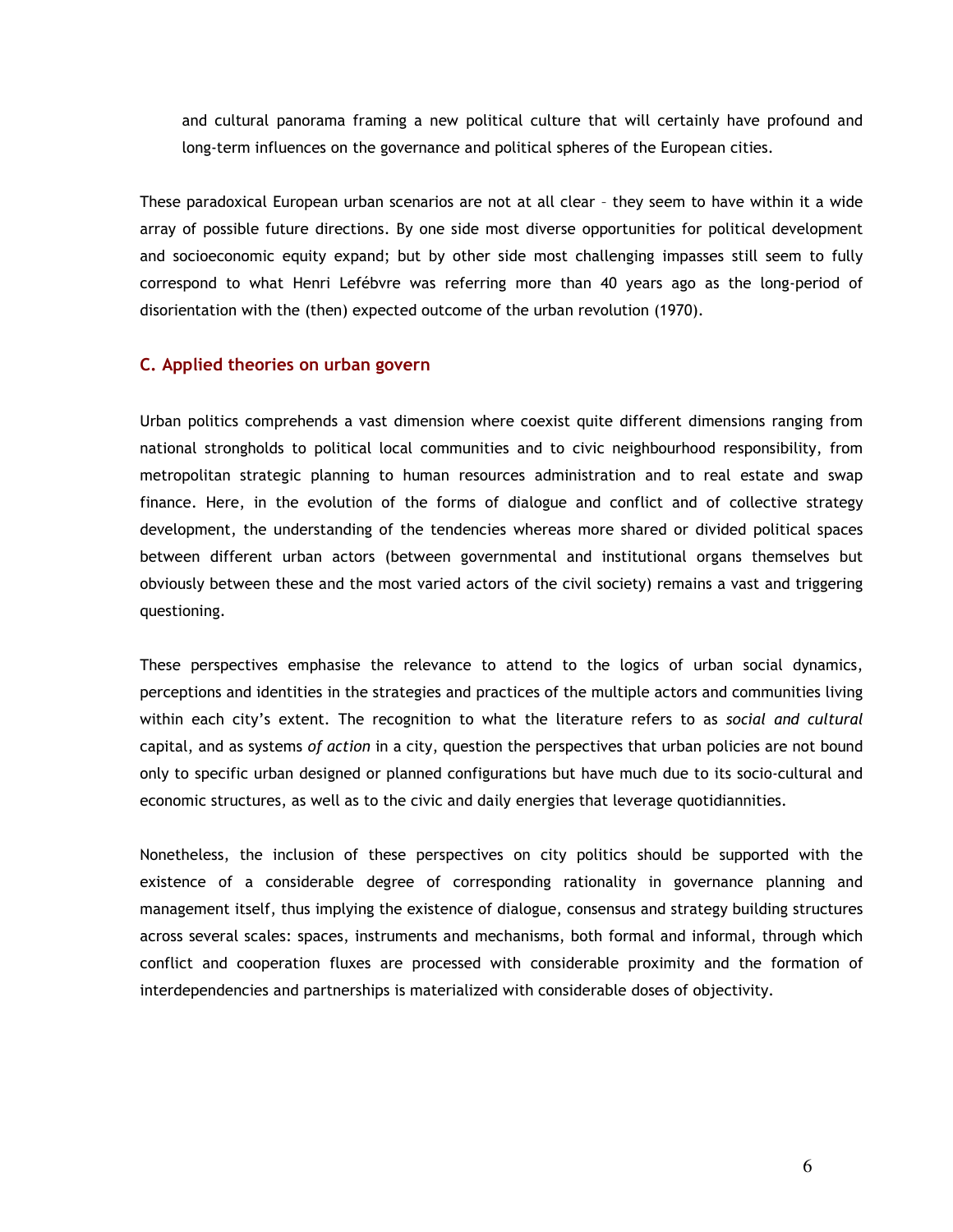Renowned comparative analytical studies on trends in European cities (based on performance standard indicators), carried out over the last two decades,<sup>2</sup> unsurprisingly reveal a considerable correlation between urban qualification and political innovation and inclusion. The cities with best performances and standards of quality of life and wealth have also been those that, in its different scenarios and scales fostered good levels of innovation in the panorama of their urban policies and in their own political-institutional frameworks.

Through their observations on the experiences and transformations occurring in real European citysystem scenarios and their corresponding socio-political urban systems, various social scientists have put forward conceptual proposals to interpret emerging urban political structures and dynamics. There remains an open ended range of issues that need more thorough examination including: the reinterpretation of the role of the State in the city (Brenner, Jessop, Jones and Macleod, 2003); the deepening of the scope and practices of urban governance (Bagnasco and LeGalés, id.); the evolution of city values and principles (Borja, 2003); the consolidation of deeper enforcements for strategic planning; a whole array of possibilities in institutional and administrative reforms; greater attention to qualitative dimensions such as quality of life, public spaces, landscape, urban rhythms; spaces and processes for deeper citizen participation and community involvement; the new perspectives on areas like for instance communitarian and cognitive local economy, or reflexive and citizen-driven urbanism.

In this text we will follow a specific conceptual proposal for interpreting contemporary city politics an intelligibility proposal which establishes a conjugation between a desirably systemic conceptual exercise and its transformational capacity for concrete governability and social-political action. In a clear allusion to the city as a living being – or the urban system as an ecosystem, we propose the development of a systemic structuring both for the city system and the city political system – based on the classical assumption of the *polis* being understood by an umbilical connection between the urbs and the civitas. This interpretative proposal for the urban systems is furthermore structured around a somewhat new concept in the field of urban politics, hopefully more comprehensive than those of government, governability or even governance, and actually including all of these: Urban Govern. According to Guerra (2002) in the task of comprising structures, cultures and relations of power and action in the city, "the concept of govern includes and combines knowledge on political processes for social regulation, along with the compromises made in several institutional, organizational and management based forms" (…) "the concept of govern appeals to the existence of proper aims for public intervention, which would stretch beyond a simple generation of consensus

l.

 $2$  See, for example, the studies by the London School of Economics and Political Science - Urban Research Group at http://www.lse.ac.uk/collections/urbanAtLSE as well as more analytical approaches such as Borja and Castells (1997), Parkinson (2001), Jouve and Booth (2004).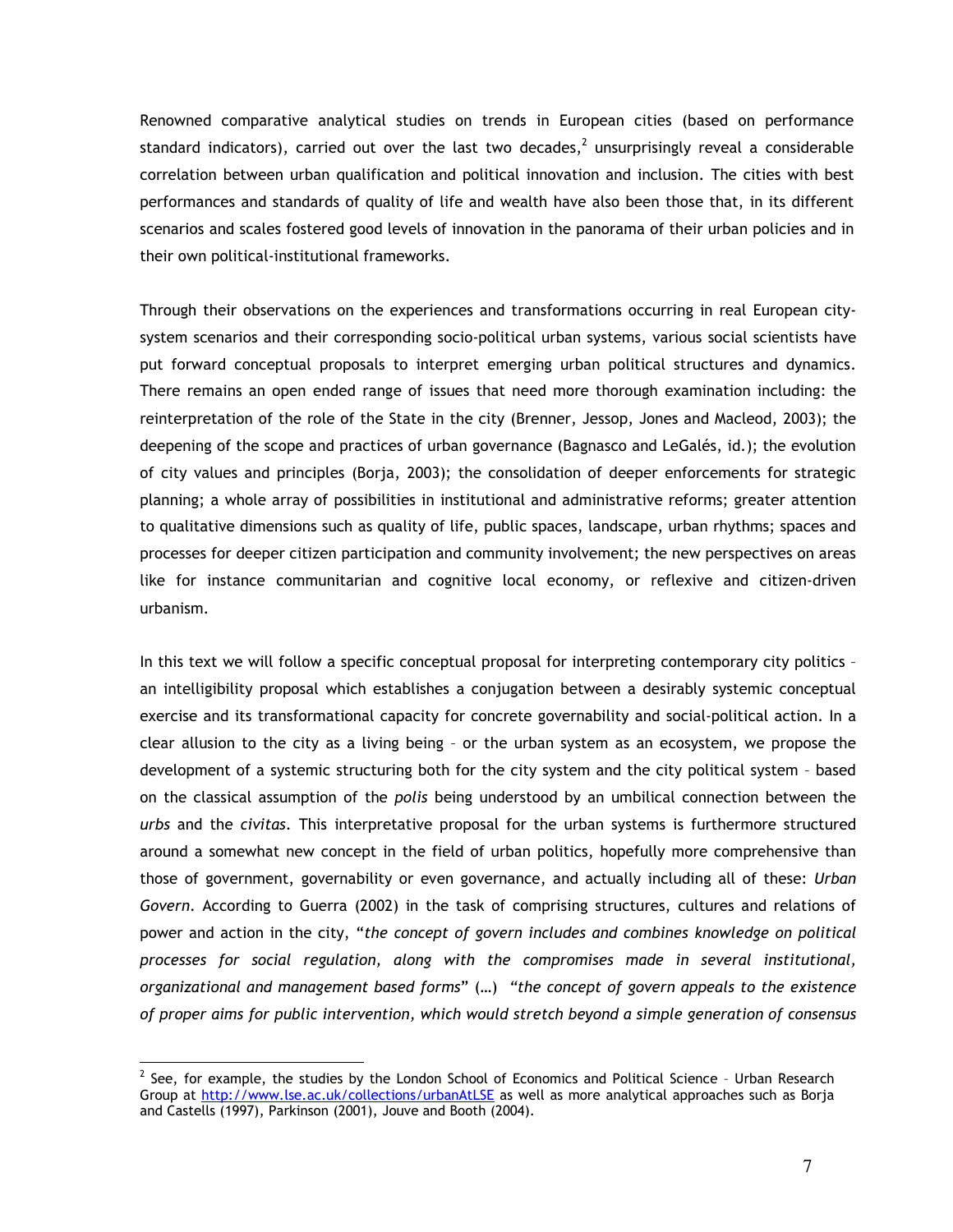to become a real search for social equity" (…) "a constructive perspective (…) an interpretative pluralist perspective, where articulated processes and the learning capacity of 'action systems' are valorised." (pp. 55-56).

Extending these conceptual premises interpreting the city as a collective system, and following theoretical proposals from Ferrão (2003) and Seixas (2008), it is proposed a symmetrical theoretical structure with three elements representing body, fluxes and soul of the city-system and of the socio-political city-system – for the latter, thus comprising the city of institutions and organisations, the city of governance, and the city of collective social-cultural capital. This theoretical structure is – as it will be understood in the following parts of this text – the conceptual base for both the urban socio-political diagnosis as well as for the consequent critical analysis for the Lisbon strategic chart processes and contents.



# FIGURE 1

1. The body of the political city is its institutional and organizational government scenarios, involving the different public and para-public organisms that, in the most varied of forms, govern it: municipal councils, metropolitan and/or regional governments, parish councils or

2. The life of the political city (or the fluxes of socio-political interaction) should be interpreted through its structures and dynamics of urban governance. Recalling the broad definition by Bagnasco and LeGalés, governance is "a process for the coordination of actors, of social groups

urban districts, etc.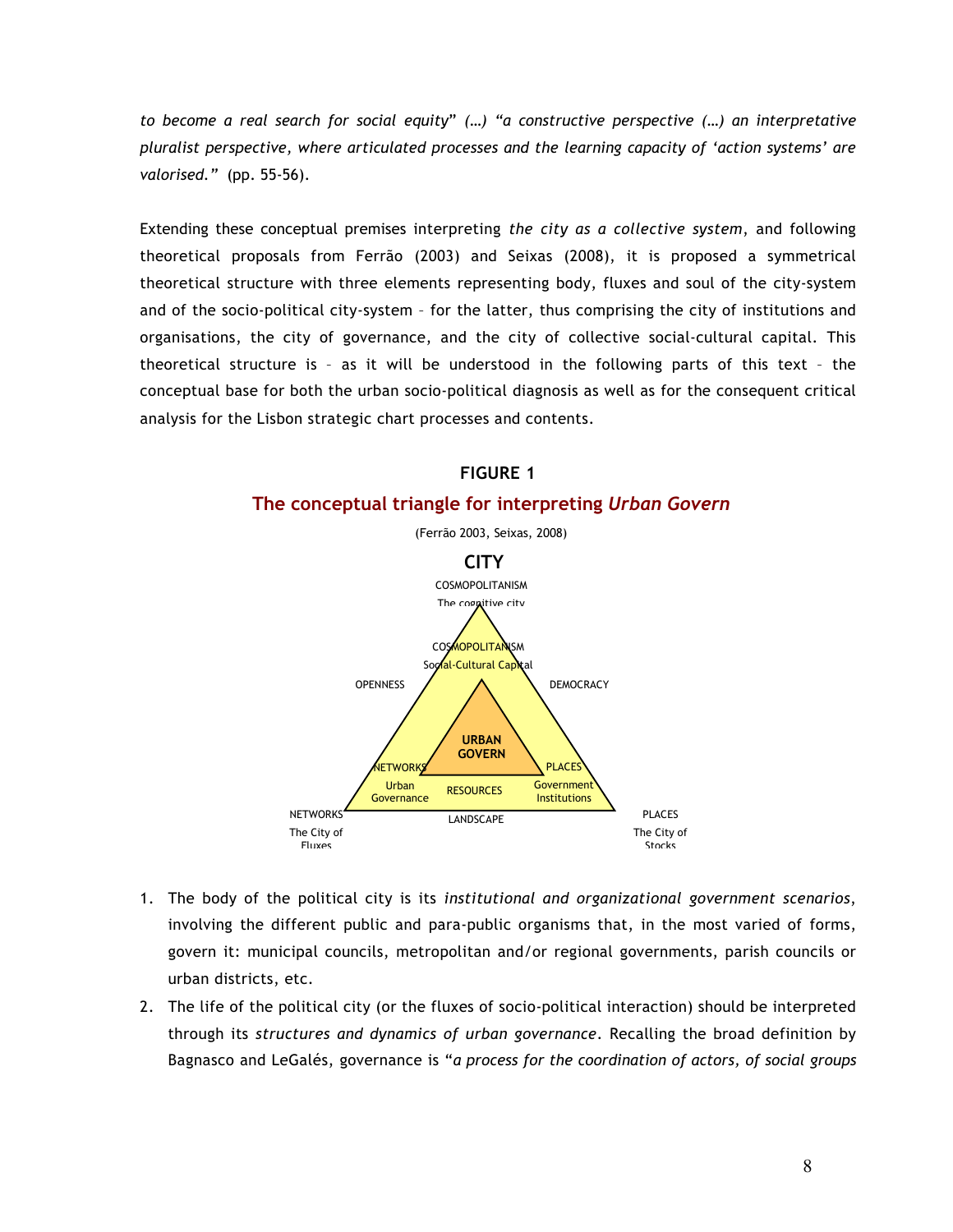and institutions in order to achieve collectively discussed and defined goals in a fragmented or even obscure environment" (2000: 26).

3. The soul of the political city, or its political cosmopolitism, is affirmed by the solidness of its social and cultural capitals. It is its collective political intelligence, structuring perceptions, values, attitudes and behaviours of the city as a community.

This conceptual govern system of the city attributes equal value to landscape, openness and democracy:

- a. In urban govern, the Landscape frames the city of institutions with the city of governance. A pleasant govern landscape needs adequate support in terms of resources and political instruments, directly or indirectly positioned within the city's government dynamics. There should exist core normative elements such as a charter of principles and more operational elements such as strategic, urbanistic and dimensional plans, as well as appropriate levels of human and financial resources.
- b. Democracy in urban govern is constructed out of the cultural guidelines and social processes of its civic and collective values consolidating the institutional panoramas of urban government. The political cosmopolitism of the city enables and supports the development of governmental and democratic solutions.
- c. Openness in urban govern interrelates governance networks with the city's structures of social and cultural capital. A govern framework, established through considerable doses of openness, proximity and connectivity across its networked spaces, enables the comprehensiveness of urban actors fostering a more deepened sense and exercise of citizenship, consolidating the public space of city politics.

# D. Lisboa Socio-Political State-of-the-Art

Lisbon is structured by a strong geography which includes the Tagus river estuary, a large regional hinterland, a city-region of around 3 million people and circa 40% of the Portuguesa GDP, and a long history of more than 2500 years of urban occupation and expansion. Only around 500 thousand inhabitants (i.e. less than 20% of the region) reside in its core, reflecting at least 4 decades of continuous territorial diffusion and a process that as passed from suburbanisation to rururbanisation and to the most recent trends of metapolisation and hyper-regional socio-economic expansion. Today these trends include most relevant projects like the new airport, new logistic platforms and expected urban developments in positions going until 60 to 80 km away from the old historical origin. Like most of the European urban regions, a fast changing pace towards decisive service, cultural and tourism economy, notwithstanding most relevant difficulties in the modernisation and reconfiguration of crucial socioeconomic dimensions such as policy delivery and fiscal capacities from the different tiers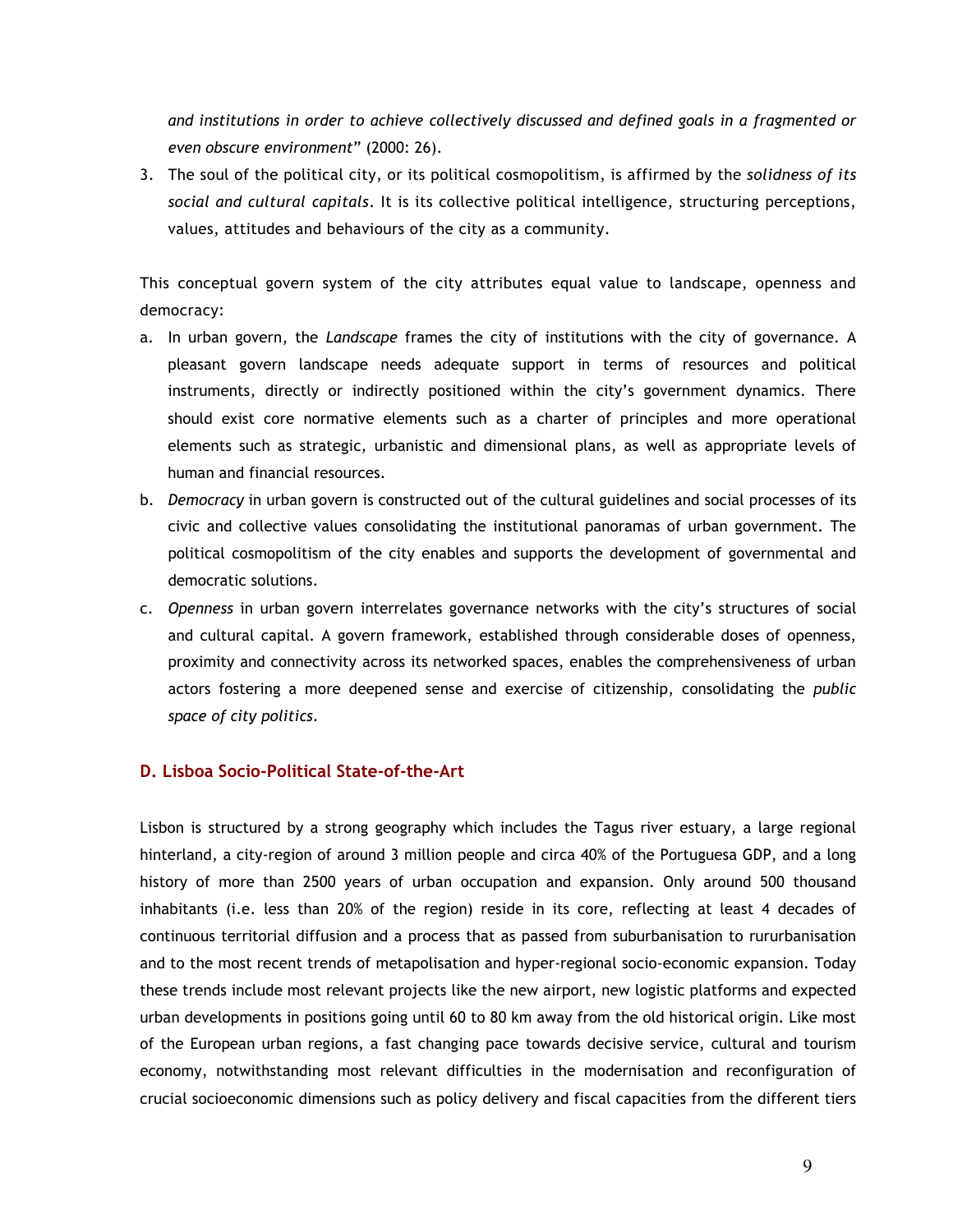of the State – a panorama quite well understood through the observation of some data, like for instance the recognition to be the OECD country with the second smallest public investment capacity from both local and regional tiers of government<sup>3</sup>.

# FIGURE 2

# The Metropolitan and Municipal Core Territory of Lisbon

Metropolitan Municipalities and Lisbon Parish Territories



In the institutional core of this urban meta-territory stands the Municipality of Lisbon. As the autarchic power of the capital city of Portugal, historically quite mirroring the Portuguese (and European) times of expansion or decadence, it exists as a relevant institution since Roman times, followed by a history of prevailing relative political importance. This considerable stakeholding has been however under pressure since absolutist times and most drastically on the dictatorial regime of Salazar already in the XX century<sup>4</sup>. Only after the 1974 revolution and the democratic IIIrd Republic the local administration in Portugal has regained political positioning, nonetheless still remaining today a long way to fully accompany most of the European local and regional structures of competences (Crespo and Cabral 2010).

Notwithstanding, and as a result of long historical developments, Lisbon socio-political and institutional panorama is intrinsically quite complex. The Lisbon autarchic government structures are mainly based on the large scale municipal institution, functionally structured through some 300

l.

<sup>&</sup>lt;sup>3</sup> See the most recent Country Note for Portugal in **www.eocd.org** 

<sup>4</sup> Notwithstanding a small but highly important period (from 1935 to 1942) when the president of the municipality was also the minister of public works of the central government (M. Duarte Pacheco).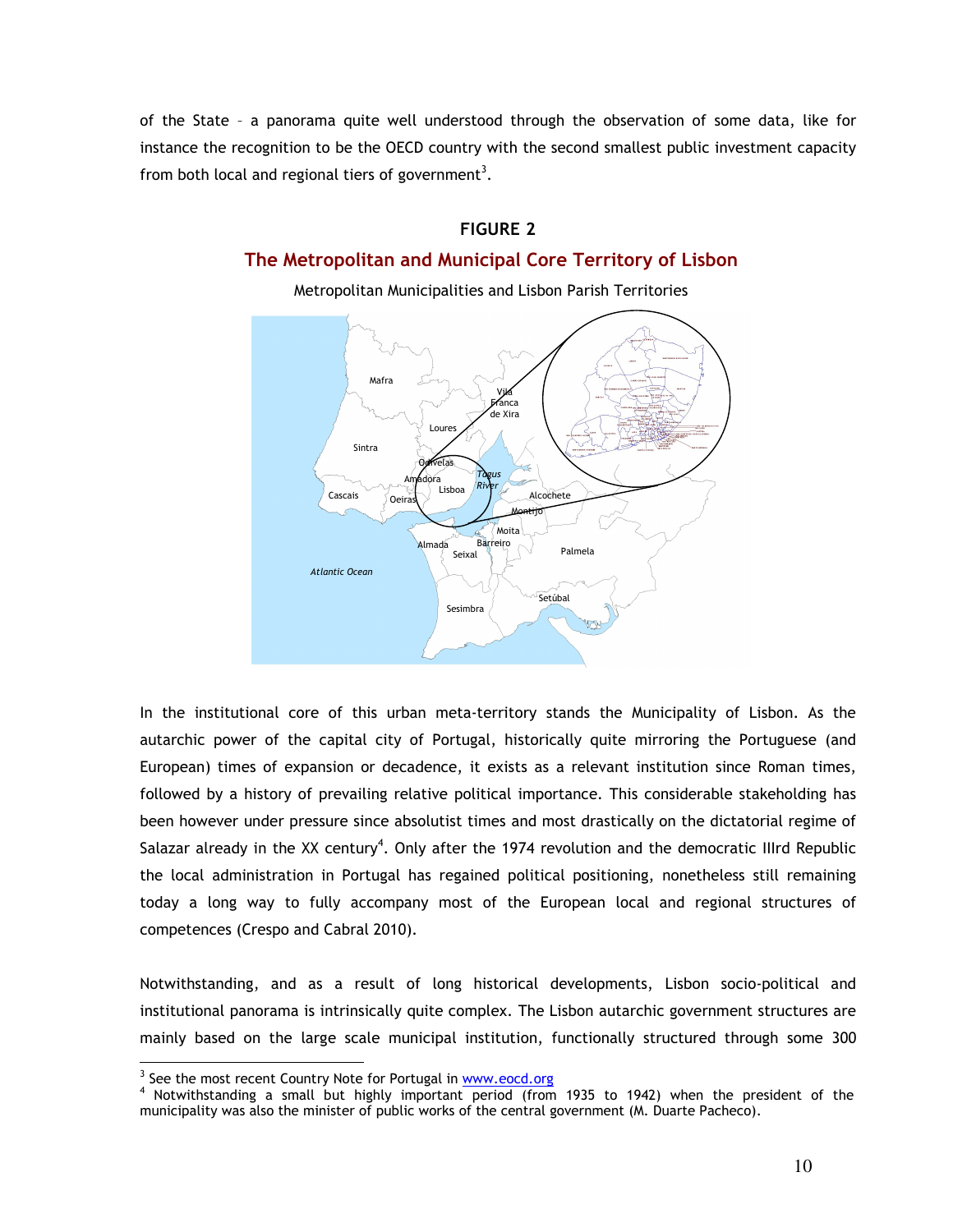departments and divisions and employing circa 11,800 members of public staff. Its political-executive management has been carried out by minor or absolute majorities deriving from a total of seventeen councillors. There also stands the Lisbon Municipal Assembly, whom is attributed general powers of legislation, oversight and supervision. Both political organs hold considerable political autonomy reflected in separate electoral ballots. At more local levels there exist in the Lisbon municipal territory 53 Parish Councils (each with their respective assemblies and executives) displaying highly unequal territorial distributions and social structures. The scopes of parish council actions and the daily difficulties faced, has also gained widespread recognition by Lisbon society as requiring change, turning their political and administrative panorama in one of the main paradigmatic examples of the stalemate reached in the governance of Lisbon.

Based on the systemic conceptual structure set out above, focusing on the three vertices of the theoretical triangle – cosmopolitanism, places, and networks of the govern systems of the Portuguese capital – and on multiple field analyses set out in the city and the society of Lisbon for the last decade (through several sources and methodologies and including the debates on the Lisbon Strategic Charter<sup>5</sup>) there is now exposed a socio-political critical analytical approach. Tables 1, 2 and 3 provide a systematized summary of the main conclusions arising from these researches and its corresponding developments<sup>6</sup>.

# TABLE 1

# Summary of Lisbon Govern Diagnosis: Sociocultural Capital

Sources: Seixas, 2008; various bibliographic sources; seminars of the Lisbon Strategic Charter, 2009; report "Quality of Life and City Government in Lisbon" (ISEG/ICS, 2010)

## A. The Cosmopolitanism of Urban Govern: Sociocultural Capital in Lisbon

### Weaknesses / Threats

### Elites

Lisbon has no consistent urban-oriented political community. There is still an embarrassed promotion of the city as a socio-political object. Decision making elites continue to display little interest in the city's problematic are much more driven to the National and International arenas. The few local driven elites are mainly connected to the municipal scales, not to the entire city region.

#### Strategy

The major challenges facing the city (culturally and politically speaking) still haven't been clearly discussed, placed and met. There is therefore an evident lack of strategy (namely a collectively apprehended strategy).

#### Information and Knowledge

There are few places and opportunities for awareness of the realities and challenges of the city.

#### **Citizenship**

l.

Most of the city population still reflects an important difference between passive and active citizenship. Metropolitan housing and economic fragmentation over the last four decades has resulted in the fragmentation of critical mass and

<sup>&</sup>lt;sup>5</sup> Namely the ones concerning the govern dimensions, open to the general question 'How to create an efficient, participative and financially sustainable model of governance' 6

The correspondent research project is being prepared for book edition, due for publication in the near future.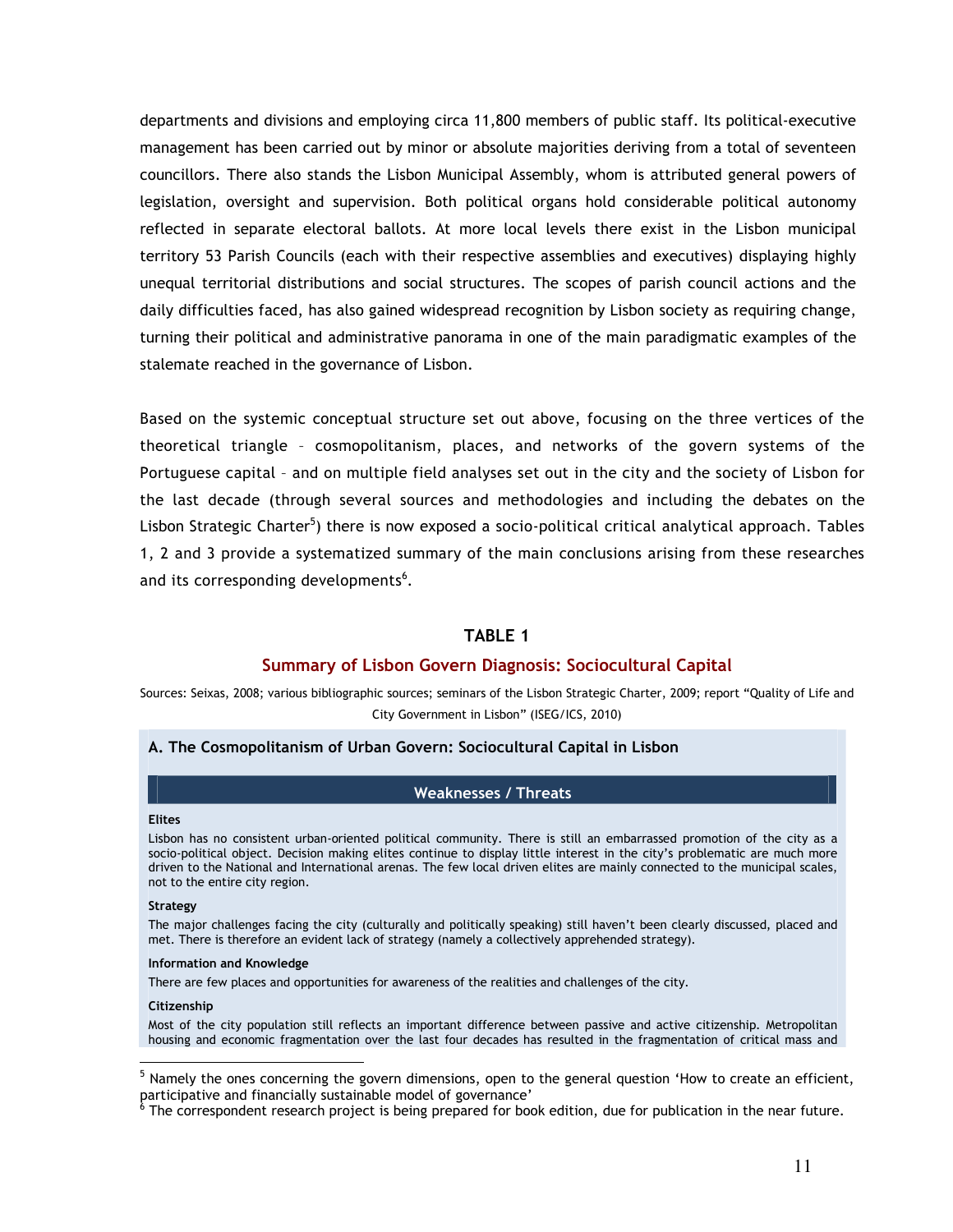#### many relational networks.

### Strengths / Opportunities

#### Citizenship and Socio-Cultural Capital

The cultural and symbolic capital of Lisbon detains deep strengths (especially in the dimensions of neighbourhood identity and of overall cultural and city identity). There are being developed new political attitudes and civic engagement dynamics, namely in the youngest and educated classes. In the last 5 years, a considerable expansion of opportunities for debate and discussion of urban related themes (conferences, seminars, media, internet and blogs).

#### Elites

There is under formation a young and cult class that understands the city and its urban livelihood a key-dimension for development and sustainability.

#### Strategy

l.

Some recent strategic processes and instruments have been under construction, like a new urbanistic plan (PDM), new sectorial strategies and the Lisbon Strategic Chart initiative.

## Cosmopolitanism: Social-Cultural Capital in the Govern of Lisbon

Despite of a series of strengths within the scope of its urban culture and identity and its neighbourhood social structures, the socio-cultural capital of Lisbon's urban society shows to attain a relatively fragile consistency, especially when projecting community citizenship and its dynamics. Very recent research has shown how there are still important distances between passive citizenship and active citizenship attitudes (Cabral, Silva and Saraiva, 2008). In our previous research<sup>7</sup> developed throughout six different vectors of urban socio-cultural capital valorisation (see figure 2), showed structural limitations still existing today: the limited traditions of Portuguese society's civic involvement and participation, with public questions not being easily understood as a collective responsibility; a perception of a relative superposition between public involvement and civic involvement; the magnitude of socio-spatial fragmentation trends in the metropolis over the last three decades, fractionalizing urban energies and urban benefits; knowledge deficiencies on urban and city problem issues, with a state of 'relative ignorance' in effect as to what is at stake in the contemporary city, thereby permitting the maintenance of cultural and administrative structures with little capacity for transversal and multidisciplinary approaches. There is still a reasonable absence of open channels of governance, 'public spaces' for dialogue and cooperation established beyond the usual debates held during days of electioneering and public consultation procedures established in normative planning frameworks. Researches also confirmed the still weak levels of interest among Lisbon's urban elites, in participative processes or even in concrete professional and political involvement in urban government and urban governance systems (Seixas, id.) – an important factor that does not facilitate the development in Lisbon urban society of 'local political communities' (Jouve and Lefévre, 1999), beyond political communities linked to more specific and particular goals, therefore to a significant extent leaving local city government institutions to their own perceptions.

 $^7$  See Seixas (2008) for detailed analysis on these dimensions. An empirical collection work was made in the city of Lisbon, following a theoretical background proposing a systemic structure for a more comprehensive interpretation of the socio-cultural capital in a city.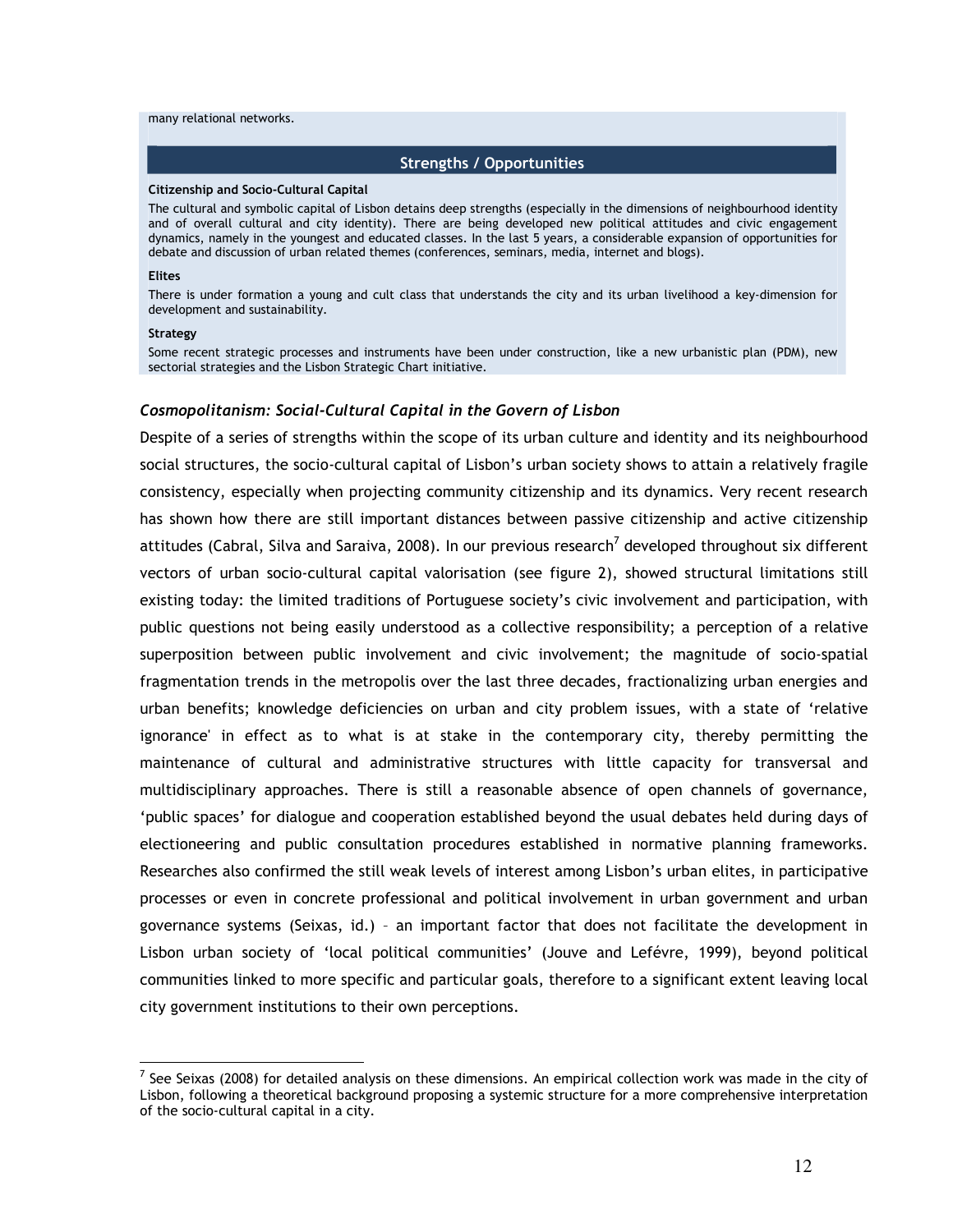# FIGURE 2

### Dimensions of Valorisation of the Socio-Cultural Capital in an Urban Society



However, notwithstanding this panorama of undeniable fragilities, there were also registered by our previous researches interesting developments of wider urban social cognition in Lisbon – and corresponding political and civic involvement attitudes – all around the city, in its neighbourhoods and communities, and expressed in NGO, academic or media attention: more debate, more civic intervention and social pressures (even beyond common NIMBY type concerns), more scientific and general debates upon city's subjects. Even the fast growing current expansion of individualized expressions of citizenship through the Internet, supposedly quite fractal and kaleidoscopic, is showing a rising stock of awareness based on a relative consolidation of a cultural capital of urban cosmopolitanism, increasingly influential within the socio-political structures of Lisbon. Nevertheless, it is still not at all clear how these expressions will develop stronger structures of socio-cultural capital, as well as materialize in any form of more modern and democratic governance development.

# TABLE 2

### Summary of Lisbon Govern Diagnosis: Administration

Sources: Seixas, 2008; various bibliographic sources; seminars of the Lisbon Strategic Charter, 2009; report "Quality of Life and City Government in Lisbon" (ISEG/ICS, 2010)

# B. The Sites of Urban Govern: Public Administration in Lisbon

#### Weaknesses / Threats

## **Metropolis**

The Lisbon Municipality – and all the municipalities in general – has small political and institutional weight in the metropolitan/regional scale. Low level of coordinated and integrated strategies and policies at the metropolitan level (reduced political impact).

#### Organization and Efficiency

The organizational structure of Lisbon Municipality remains highly taylorist, segmented and verticalized. A weak administrative subsidiarity. Strong difficulties in policy articulation/transversality between different public organs and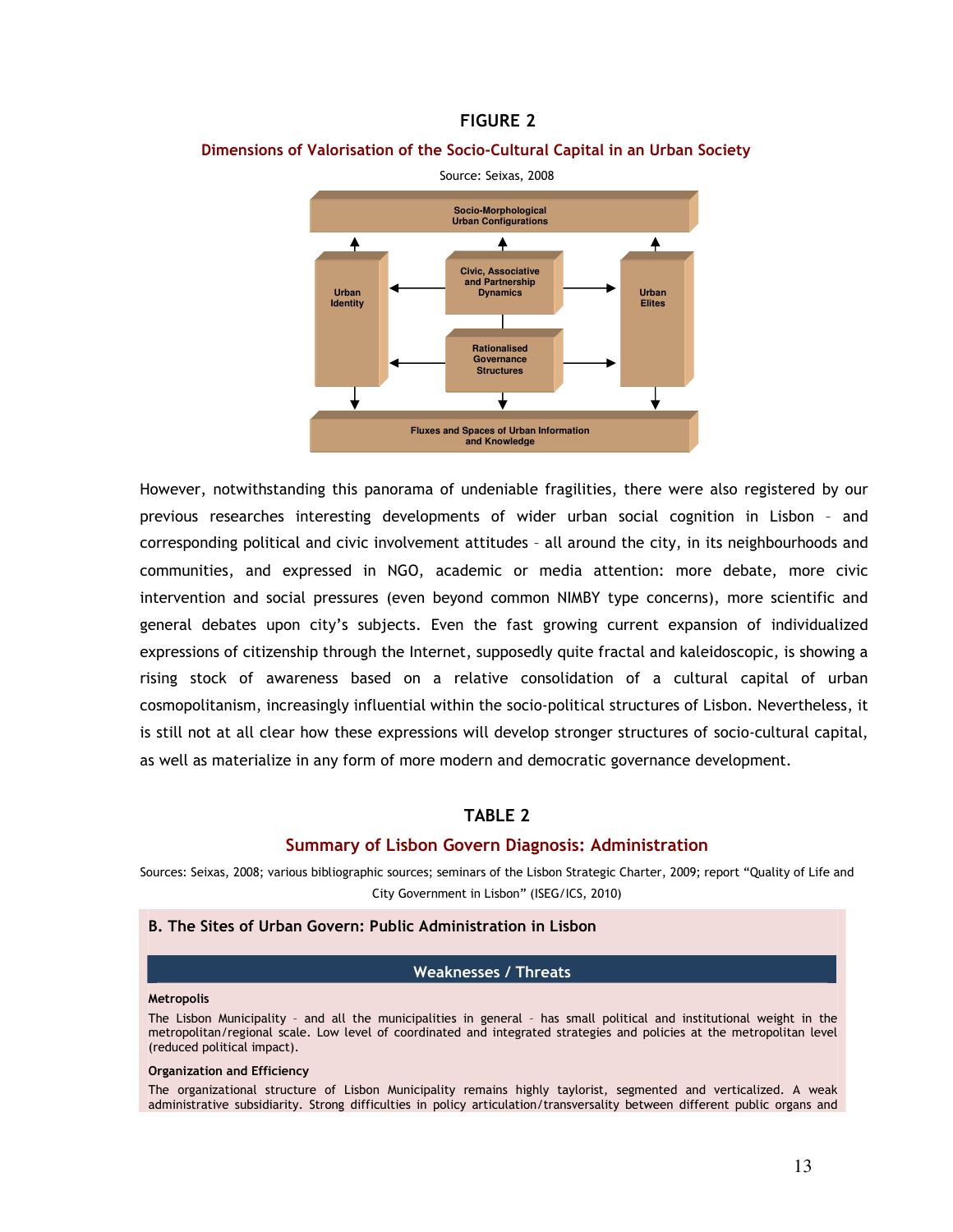services. Organizational structure and culture mostly too closed to itself, non pro-active and non oriented to rapid and efficient responses (an 'autarchic autarchy' of the administration ethos). Excessive opacity / Lack of transparency in several administrative processes. Little accountability and evaluation processes (internal and external).

#### Responsibility

Poorly defined principles and values of public responsibility, resulting in a significant motivational crisis of public officials, civil servants and technicians. Political and administrative actions primarily driven by 'restricted timeframes' and by limited/segmented cognitive perspectives on the city. Small rotation of public department chiefs. Hypertrophy of decision making responsibility on municipal political cabinets.

### Resources

Deficit of new and better qualified staff, particularly in core areas of municipal development. Local public resources facing strong rigidities/deadlocks: a quite complex planning and administrative regulatory frameworks, low levels of human resource trainings (on average), a considerable financial debt, continuously classical and unrealistic budgetary procedures (non oriented to objectives);

#### Parish Councils (Juntas de Freguesia)

Local government entities highly fragmented, with weak power for effective policy delivery and administration. Low levels of political autonomy, considerable dependency upon third parties. Difficult and conflicting processes of delegation/decentralisation of local competences and resources.

# Strengths / Opportunities

#### Responsibility

The profile of elected local politicians is gradually changing. It is noticeable a different type of management of political timeframes and resources. Development of new planning regulatory frameworks (headed by the review of the Municipal Development Plans) and of new strategic instruments (in relevant sectors like housing, public spaces, culture and mobility) as well as the drafting and debate of the Strategic Charter.

#### Organization and Efficiency

Good levels of pro-activity and efficiency at various municipal administrative entities – namely in the ones facing high proximity with: strategic rationales, high autonomy and public visibility, cooperation and networking active involvement, concrete local territories. Several administrative areas renowned by its quality, flexibility and innovation. Some renovation and training of employees. A political process aiming at a global reform of the administrative and government structures of the city, with high support from the municipality presidency, is under development. Proposals for new organisation procedures on the Lisbon Strategic Charter

#### Resources

By its volume (almost 12,000 public employees), the municipal human resources must be still seen as a potential stronghold. There is some (albeit little) human resources renovation.

### Places: Institutions in the Govern of Lisbon

Notwithstanding vast public deliveries made by the public administration organs to meet the city's needs, our critical analysis on the local institutional and governmental fields also found important gaps – and structural difficulties in reducing them – between the city's places of govern and the city-system's problematic and challenges.

For this, there might be referenced two relevant areas of shortcomings on two quite different scales. Firstly the recognition that the metropolitan scale hasn't still a form of empowered political institution; secondly, the inner local parish/neighbourhood government configuration is highly inadequate and deprived of resources. These two expressions of relevant political and administrative gaps on different scales are broadly due to party political structures based on classical administrative divisions but also to a closed-circuit state – or, as we have called it, a state of considerable zeitgeist - that seems to be prevailing in the cultural structures and ethos of most public and political organs. On one hand, the power hypertrophy existing around executive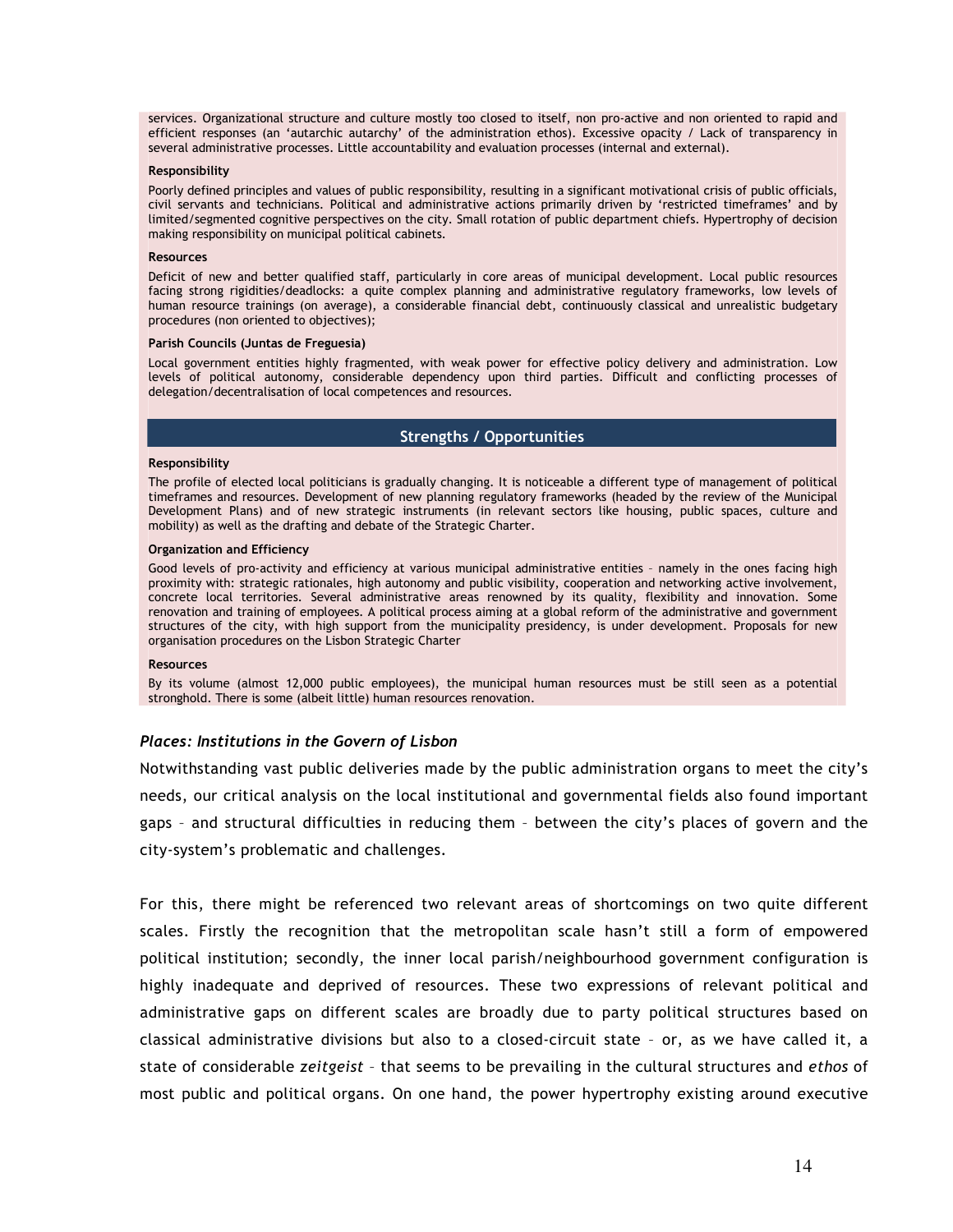political offices proved to be simultaneously cause and consequence of the lack of pro-activeness across most local administrative levels. On other hand, the very levels of administrative efficiency, delivery and accountability revealed important weaknesses. Thus entrenching a panorama of high political and administrative complexity with dispersed and poorly rationalised capacity of action – condensing a state of *a-topia* in the city administration, withdrawing motivational capital, the capacity to conceive and discuss strategic objectives, not focusing on long term and structural reforms, uncomfortable to work with the city and its citizens. Notwithstanding, this autarchic autarchy has not prevented – maybe even directed to – the development of highly liberal and imagetic-based policies, strongly based on financial, real estate and marketing fields – towards a discretionary urban regime relatively similar to the ones conceptualised by critical urban policy researchers such as Jessop (2000 and 2002) and Brenner (2004). Overall, this situation left a relevant part of the main urban political agendas in Lisbon, to a large extent and for too long dependent on determinate actors and to specific partisan and private strategies.

We have, however, also noticed political and administrative pro-activity in several directions - a proactivity steadily evolving in the last few years. With the existence of a wide and otherwise consolidated normative and political-institutional structure of government, and even if with important gaps and malfunctioning situations, the public govern of Lisbon also revealed several areas of administrative modernity, of strategic thinking and democratic improvement. These are evidences that bring some perspectives for change, that must be added with other type of pressures and incentives deriving from other origins – from the exigencies of the city-system and urban society itself; but also from other levels of government like central government or the European Union, namely through administrative decentralization enforcements, the empowerment of local autonomies and communities, or through new legal and fiscal frameworks (like a new national law for local finance and local resources, or an empowered structure of National city politics in Portugal), all of it implying new demands, new attitudes and new positioning for local urban governments.

# TABLE 3

### Summary of Lisbon Govern Diagnosis: Networking and Participation

Sources: Seixas, 2008; various bibliographic sources; seminars of the Lisbon Strategic Charter, 2009; report "Quality of Life and City Government in Lisbon" (ISEG/ICS, 2010)

#### C. The Governance of Urban Govern: Networking and Participation in Lisbon

### Weaknesses / Threats

#### Governance

Most of the local administration apparel operates within a closed circuit apart from the city itself (an internal Zeitgeist). In some areas there has been occurring a steady pace towards more cooperative and governance processes with socioeconomic city actors. However most of these have only extended to a sparse number of processes with limited impact (and still lacking plurality). A notably lack of more permanent governance/dialogue instruments and institutions.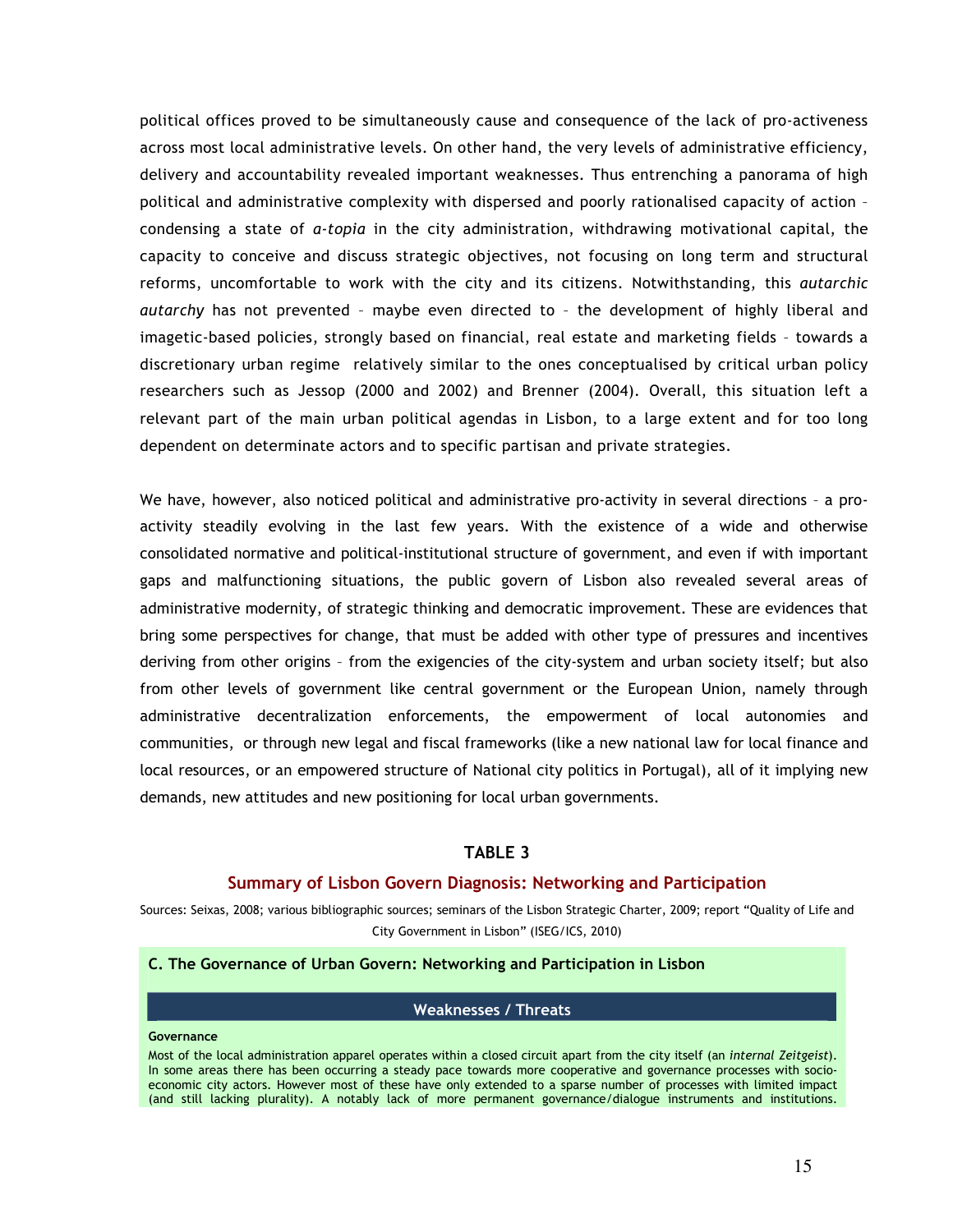Considerable power hypertrophy on semi-closed political communities. Lisbon society remains with a considerable mistrust upon city's government and administration structures and officials.

### Strengths / Opportunities

#### Social Capital

As confirmed on different researches, Lisbon society retains a relatively latent civic awareness and responsiveness capacity – although with considerable difficulties to socially and politically mobilise and capitalise. A very significant and important symbolic and social capital in the scales of the several neighbourhoods. In the last 5 years, a considerable expansion of opportunities for debate and discussion of urban related themes (conferences, seminars, media, internet and blogs).

#### **Governance**

The local Parishes have overall a very good community relationship – although its shortage of resources strongly curtails several potentialities. Recent development of some interesting participative processes, like the Participative Budget process (since 2008 and containing 7% of overall municipal investment), the Local Housing Strategy Program and the Strategies for City Culture. Proposals for new and wider governance instruments in the Lisbon Strategic Charter

#### Networks: Governance in the Govern of Lisbon

The previous research also pointed to important weaknesses in the specific governance dimension. Beyond institutional structures founded on the classical logics of political representation, Lisbon does not contain many governance processes evolving considerably open and plural participatory processes. The organicity existent in the dialogue and partnerships within the urban panorama, although natural and obviously healthy in any city, is however the almost absolute mirror reflection of the organicity existent in a governance panorama not based on clear and recognisable forms of strategic planning, of rationalised public action and of authentic public openness attitudes. This situation leads to high doses of uncertainty and instability in urban governance processes and shapes a panorama that is naturally dominated by the dynamics and strategies of the most compelling stakeholders that follow the perspectives of urban competitiveness, and also of urban most symbolic cultures and images. In fact, cultural pressures and the expenditure of energies by Lisbon govern system actors – including the citizenry – in their attention to the most mediatic, symbolic and competitive urban projects were quite visible in our interviews.

Therefore, and as expressed above, local political agendas are to a significant extent dominated by these logics, overshadowing other political projects and local-type attentions and leading the administrative frameworks to clearly prefer new public management attitudes to the detriment of new public administration actions (Mozzicafreddo, 2003), perceptively more complex to develop and surely much more delicate to negotiate in the present institutional, party political and union labour contexts. In reference to one of the main questions proposed by the French literature on these fields – who governs the city (Joana, 2000) – although we do not consider that the urban regime of Lisbon has evolved towards a clearly structured global competitive statist regime (as Brenner conceptualized for several urban regimes in the USA and Europe, 2004), we should recognise that in the last decade the Lisbon socio-political system as been framed by a considerable degree of power hypertrophy and sustained through semi-closed political communities.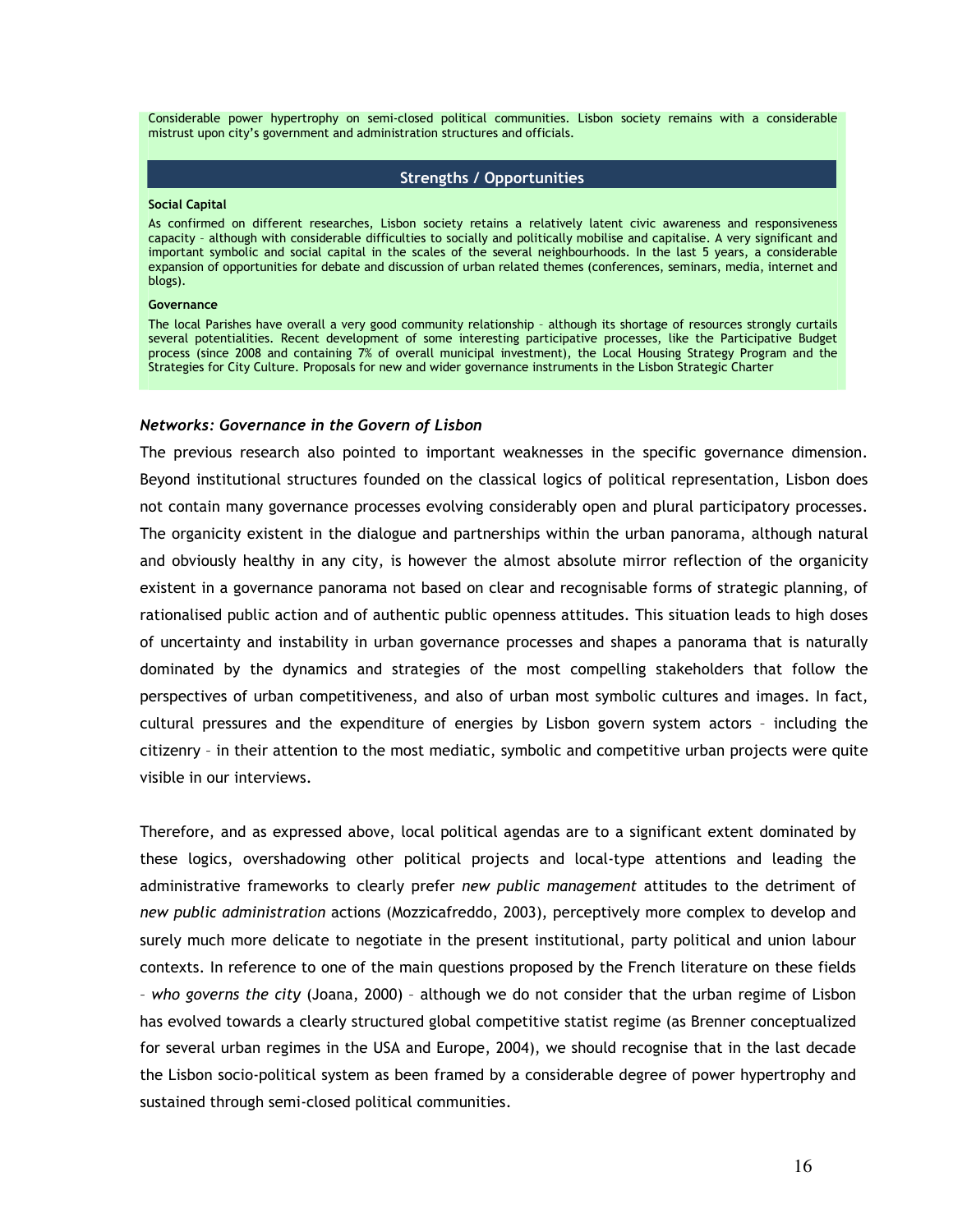# E. The Lisbon Strategic Chart

As briefly addressed in the introduction of this article, following the most recent autarchic election the presidency of the Lisbon municipality asked a group of independent urban thinkers to develop a proposal for a future strategic chart for the city. The initial ideas by the local political leadership were threefold. Firstly, for the future chart to frame the global strategies and objectives to be followed by the city policies and administration. Secondly, for the chart to be unfolded through six different areas to be addressed (or 6 questionings to be answered, as it was then proposed): human demography and vitality; quality of life and social inclusion; energy, mobility and sustainability; economy, creativity and employment; culture, education and identity; institutions, administration and governance. Thirdly, for the chart to cover a period dating from 2010 until at least 2024, thus marking the 50<sup>th</sup> anniversary of the Portuguese democratic revolution and putting a considerable political symbolism on the overall process and on its correspondent main instrument. The independent group (constituted by academic experts) developed a working programme that included several public debates and workshops in different areas and phases of the process, as well as instruments like internet e-earrings. The group delivered its proposal in a formal presentation to the city and the municipality on July the 3<sup>rd</sup>. The proposal<sup>8</sup> is constituted by a general introductory text, then addressing the main problematic and correspondent principles and lines of action proposed for the different six areas.

The purpose of this article is to analyse the state-of-the-art of the Lisbon governing dimensions, through a double-sided critical reading, considering not only the diagnoses previously developed and the chart proposals in the governing and administration dimensions, but also the strategic chart process itself – and its present stalemate.

The following lines will then show a systematization of the main proposals included in the sixth dimension of the chart, focusing on the city institutional, administrative and governance areas. The reason for this analytical choice is based on the conviction – supported after several years of research both on the most general urban politics perspectives and developments as well on the specificities of the Lisboan socio-political panorama – that the future development for this (and probably any other) strategic and hypothetically changeable process will deeply depend on its capacity to enthral on the existing and expected local socio-political and governance stakeholdings.

The proposals for the reform of Lisbon governing and socio-political structures are based on a global vision that recalls the republican idealisms pursued since its instauration in 1910, the democratic

 $\overline{a}$ 

<sup>&</sup>lt;sup>8</sup> Which can be seen in detail in <u>www.cartaestrategica.cm-lisboa.pt</u>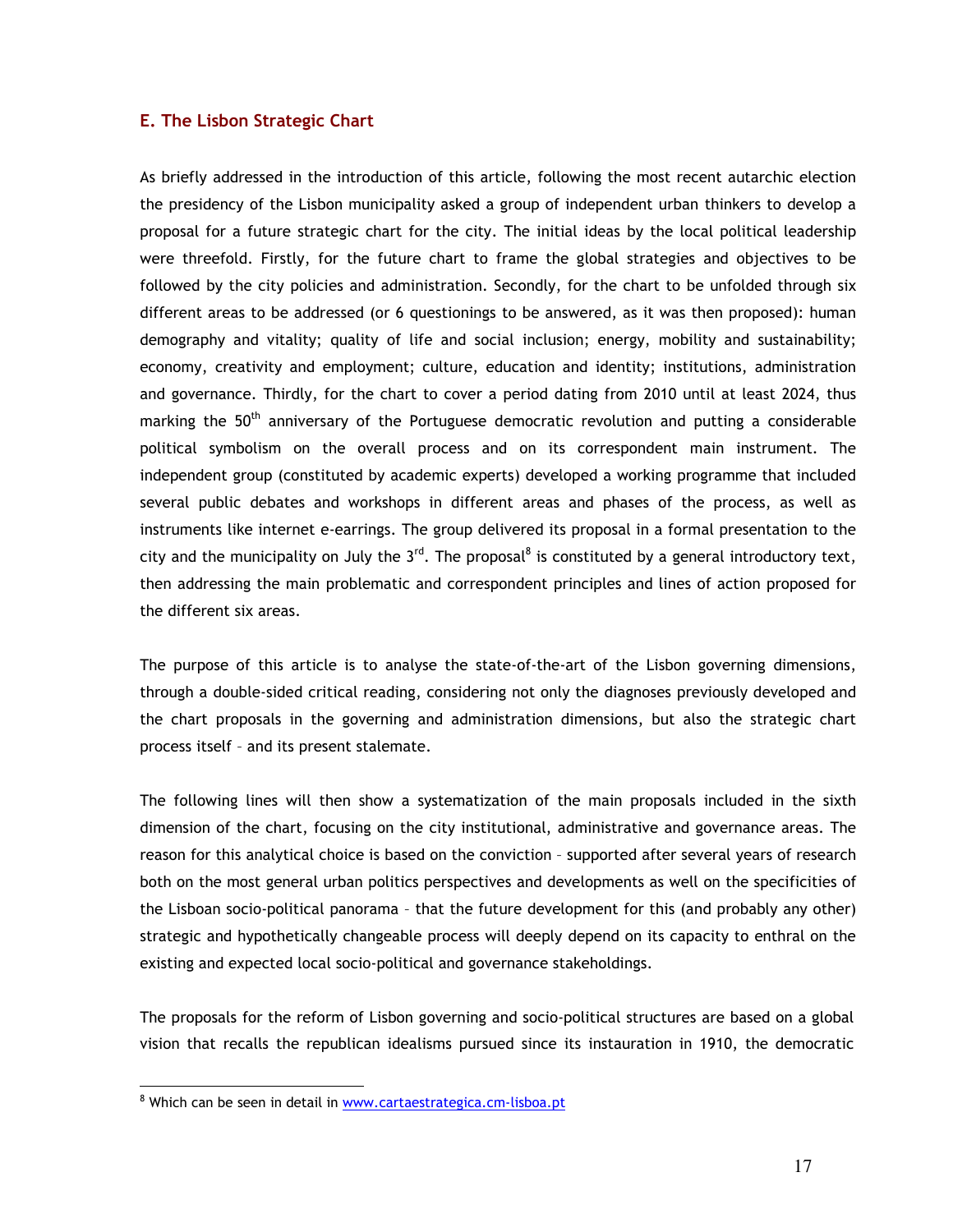objectives followed since the 1974 revolution, and the new (and future) perspectives for democratic expansion for this new century (see figure 3).



Then, and as expressed in the corresponding text of the chart proposal: "The proposed change to the Lisbon governance paradigms – or its political revitalisation – is based upon the most critical element of the social and political city: its citizenship. Strengthening citizenship is the best means of sustaining the entire upgrade of a city's governance structures. It is strengthening citizenship that community is best build. Lisbon, with its excellent potential to achieve this, needs to build community both at the city scale (and even at its metropolitan area) as well as at each neighbourhood scale. Correspondingly, the key concept for the reform of the governance systems of Lisbon is the perspective of developing individual and collective citizenship dynamics, and its mote should be: Building Communities – City Policies as a New Public Space".

For these global objectives, the chart text structures three base vectors for reform and innovation:

a) Firstly, a higher proximity between politics and the citizen: "the revitalisation of Lisbon's democratic and governance systems involves the creation of structures and processes that might enable a greater proximity between politics and each citizen and a greater sense of share of the collective destinies on the city and on each of its neighbourhoods. As the quotidian place for each citizen, as the favoured space-time for daily experiences and labours, as the scale with the greatest synergy potential (social, economic, cultural, creative and clearly also political), the city should become the key facet in setting out new ways of building community and hence enabling the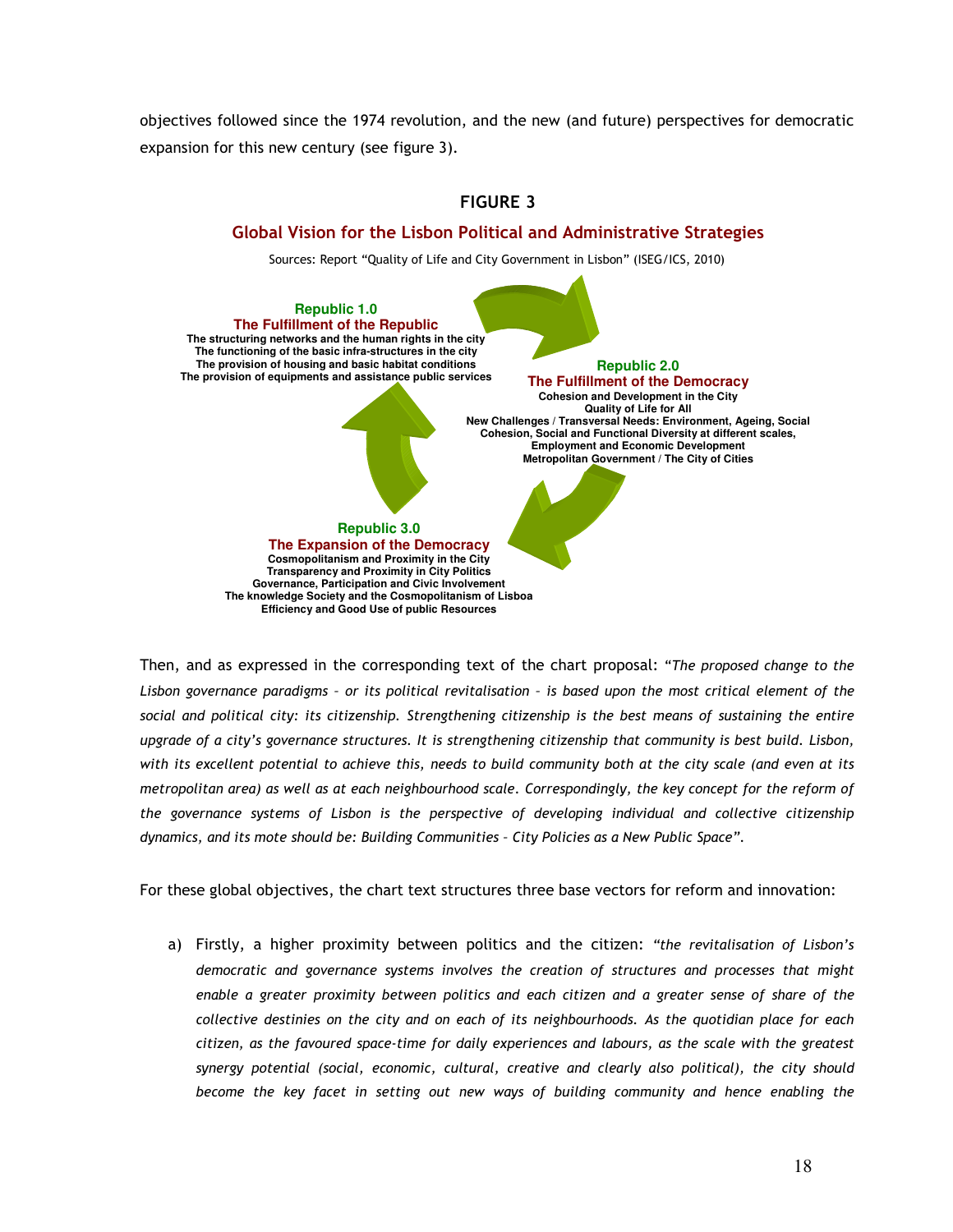development of social networks, pacts and more collective principles and values. Many cities are constructing this path, with diverse methodologies and processes already well under appliance $^9$ . In summary, the city should be the key element in deepening citizenship within the scope of a new political culture that has undergone development in conjunction with the emergence of the information and hypertext society into which we are increasingly submerged".

b) Secondly, a strengthening of the administrative public capacities: "the political revitalisation of Lisbon should equally extend to a clear strengthening of the city's public managerial and administrative capacities, given the new needs and challenges facing urban settlements of the 21st century and the manifest crisis (both in visionary and in operational terms) current confronting the current administrative structures. Similarly, there is the need to extend wide ranging and integrative strategies and a better perception of the spaces and times truly essential to the development and cohesion of the city, endowing responsibilities and resources to the most appropriate scales and entities for public action. There must also be higher requirements able to drive to greater efficiency and structured evaluation, motivating resources, clarifying competences and providing good information and knowledge to the most varied spaces of debate and decision making".

# FIGURE 4

# Structure of Competences by main scales of Lisbon Govern





<sup>&</sup>lt;sup>9</sup> Like for instance the principles and processes underpinning Local Agenda 21.

 $\overline{a}$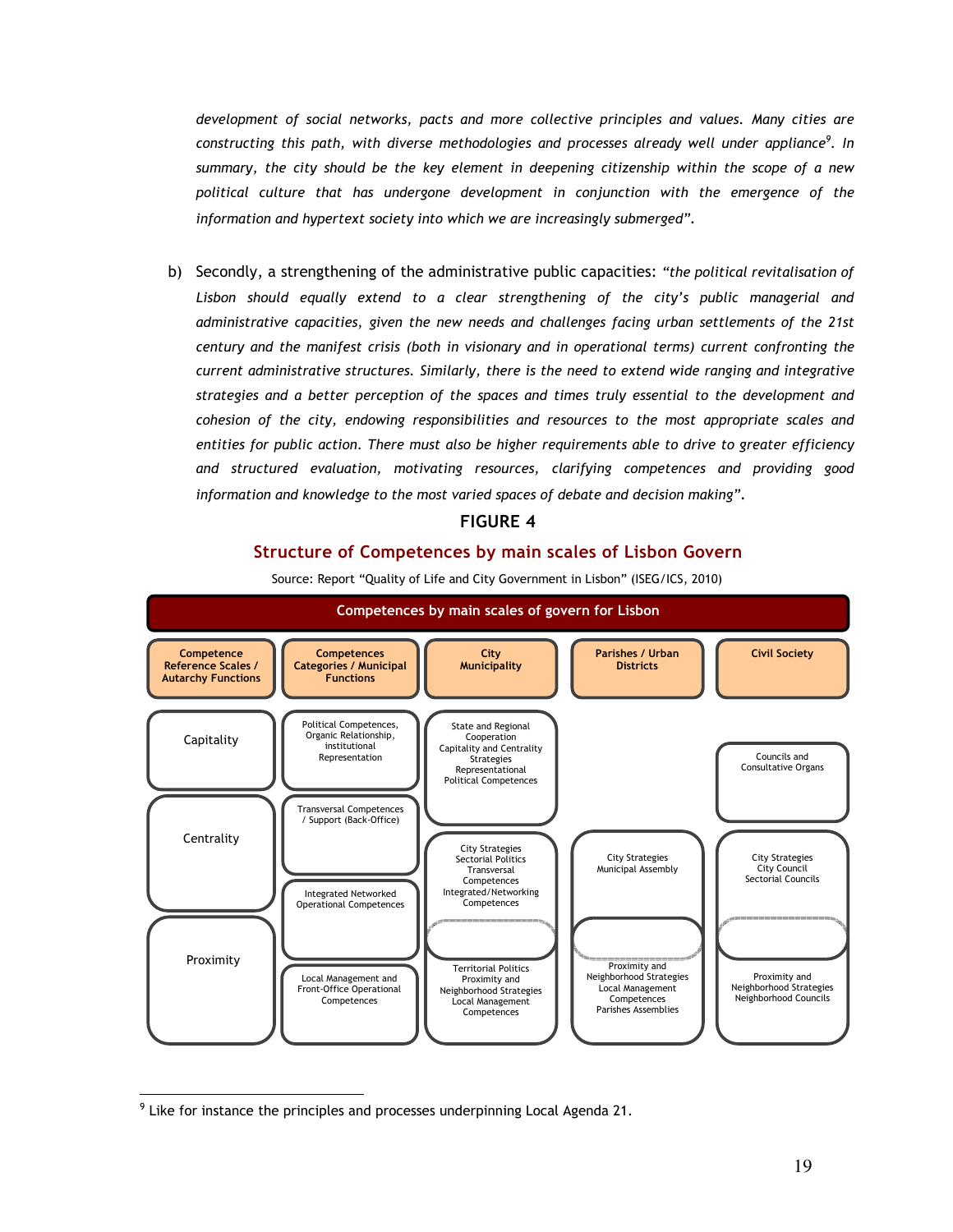c) Thirdly, a higher assumption of the specificities of Lisbon itself: "the political revitalisation of Lisbon should furthermore incorporate the definitive assumption of its specific character within the metropolitan, national and planetary panorama. Its dual status of geo-metropolitan centre of the leading national region and as political capital of a European country with deep historical roots and heavily influenced by political government, places the city in a unique position. This specificity has to be central in the deliberations of its strategic foundations as well as on its needed and demanded frameworks of competences and resources".

The chart proposal follows with the listing of seven major principles "for an efficient, participative and sustainable system of governance for Lisbon". Four of these principles are transversal in nature, interconnected with the four major systematised guidelines included within the strategic chart proposal: a strategy-oriented and cumulativeness of urban public policies (principle 1); the refocusing of the socio-political action towards new urban scales and dimensions (principle 2); a highest level of management and local administration proximity (principle 3); the best information and knowledge of the city (principle 7). The other three principles target the three vertices of urban govern: a qualified and efficient administration (principle 4); a more dynamic and inclusive governance (principle 5); an effective civic participation and involvement (principle 6).

# TABLE 4

# Govern Principles and Lines of Action

| <b>Type</b><br>of Principles            | <b>Principles</b>                                                                      | <b>Definition</b><br>and Proposed Lines of Action                                                                                                                                                                                                                                                                                                                                                                                                                                                                                                                                                                                                                                                                                                                                                                                                                                                       |
|-----------------------------------------|----------------------------------------------------------------------------------------|---------------------------------------------------------------------------------------------------------------------------------------------------------------------------------------------------------------------------------------------------------------------------------------------------------------------------------------------------------------------------------------------------------------------------------------------------------------------------------------------------------------------------------------------------------------------------------------------------------------------------------------------------------------------------------------------------------------------------------------------------------------------------------------------------------------------------------------------------------------------------------------------------------|
| <b>Transversal</b><br><b>Principles</b> | The Strategy-<br>Oriented and<br><b>Cumulativeness</b><br>of Public<br><b>Policies</b> | The need to establish an integrated and consensual platform on planning and<br>management of the city's future. A strategy and objectives to be as collectively debated<br>and drawn as feasible, where the options and objectives might override sectorial,<br>ideological and partisan barriers. A strategy to be based on a cumulativeness and<br>consistency of the main public policies on the city, thus proving to be a leading and<br>critical input into gaining the confidence of Lisbon communities.<br>Proposed lines of action:<br>Debate and approval of a Strategic Chart for Lisbon, thus providing strong<br>a)<br>strategic Rationality for Local Administration and Urban Policies<br>b)<br>Municipal leadership in strategy enhancement and monitoring<br>Consensual Sectorial and Territorial strategies/pacts<br>C)<br>Usage of renowned processes like the Local 21 Agenda<br>d) |
|                                         | The Focusing<br>on New Urban<br>Scales and<br><b>Dimensions</b>                        | The contemporary city needs to expand its focus on varied dimensions and scales of city<br>interpretation, governance and administration. New urban complexities and demands<br>force the restructuring of policy and administration fields, urban complexity clearly<br>demanding major efforts to clarify capacities, competences and legacies. There is                                                                                                                                                                                                                                                                                                                                                                                                                                                                                                                                              |

Source: Proposal of the Lisbon Strategic Chart, 6<sup>th</sup> question (2009)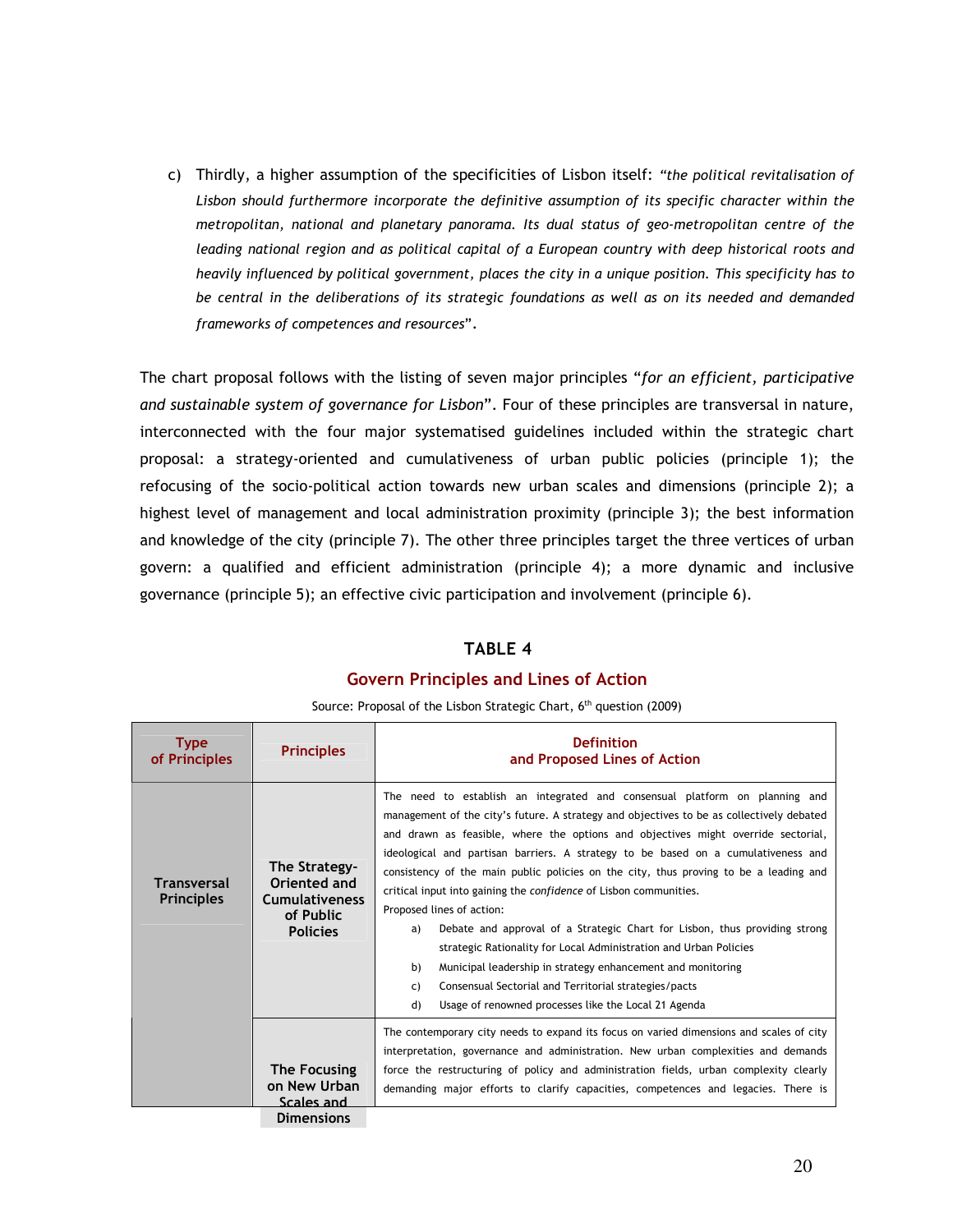|                         |                                                        | proposed a concomitant redirection of organizational structures, competences and                                       |
|-------------------------|--------------------------------------------------------|------------------------------------------------------------------------------------------------------------------------|
|                         |                                                        | resources.                                                                                                             |
|                         |                                                        | Proposed lines of action:                                                                                              |
|                         |                                                        | The expansion and redirection of several areas and fields of city policy,<br>a)                                        |
|                         |                                                        | administration and regulation                                                                                          |
|                         |                                                        | Urban Policy definition through 3 Lisbon's main scales: Global capitality,<br>b)                                       |
|                         |                                                        | Regional centrality and Local proximity                                                                                |
|                         |                                                        | Lisbon as a relevant political voice in several global domains<br>C)                                                   |
|                         |                                                        | (citizenship/human rights, environment/energy/sustainability, etc.)                                                    |
|                         | The Highest<br>Proximity in<br>Urban<br>Administration | The need to direct city public management and front-office procedures towards the most                                 |
|                         |                                                        | local scale (enthralling the notion of Habitat), via consistent devolution, decentralisation                           |
|                         |                                                        | and subsidiarity processes incorporating both technical and administrative competences                                 |
|                         |                                                        | as well as political responsibilities and autonomy.                                                                    |
|                         |                                                        | Proposed lines of action:                                                                                              |
|                         |                                                        | Development of a double process of municipal deconcentration (municipal<br>a)                                          |
|                         |                                                        | local units) and political decentralisation (reinforcement of local Parishes                                           |
|                         |                                                        | competences and resources, including its reorganisation).                                                              |
|                         |                                                        | Appointing Territorialised political cabinets (councillors) in the municipality<br>b)                                  |
|                         |                                                        | Debate and approval of territorialised strategies<br>C)                                                                |
|                         |                                                        | The need to provide into the most varied spaces and sociological realities of the city with                            |
|                         |                                                        | high degrees of information and knowledge - both specifically about Lisbon and generally                               |
|                         | The Best City                                          | about urban issues as a whole. Knowledge as a central factor of civic involvement, civic                               |
|                         | Information and                                        | confidence and community enhancement.<br>Proposed lines of action:                                                     |
|                         | Knowledge                                              | Policy for urban knowledge gathering and divulgation<br>a)                                                             |
|                         |                                                        | New studies/statistical municipal institution<br>b)                                                                    |
|                         |                                                        | Urban/Municipal educational and training policy<br>C)                                                                  |
|                         |                                                        | The need to assure a transition from a too bureaucratic and reactive administration                                    |
|                         |                                                        | towards a more efficient, flexible and motivated one, much closer to the ongoing                                       |
|                         | A Qualified and<br><b>Efficient</b><br>Administration  | evolution and needs of the city. An accountable public administration directly linked to                               |
|                         |                                                        | the strategies and objectives set.                                                                                     |
|                         |                                                        | Proposed lines of action:                                                                                              |
|                         |                                                        | Strong bounding and administrative rationality towards global, sectorial and<br>a)                                     |
|                         |                                                        | territorial strategies and its objectives                                                                              |
| Governing<br>Principles |                                                        | b)<br>Overall reorganisation of the municipal functional and departmental structures                                   |
|                         |                                                        | A managerial attitude on the public departments, managing by objectives<br>C)                                          |
|                         |                                                        | ('aim and manage') and evaluating by results                                                                           |
|                         |                                                        | d)<br>Strategy for qualification and refreshment of municipal HR skills                                                |
|                         |                                                        | Recruitment processes base on merit - namely for directive positions<br>e)                                             |
|                         |                                                        | f)<br>Implementation of more permanent accountability and evaluation processes                                         |
|                         |                                                        | Restructuring of the financial and budgetary foundations of the municipality -<br>g)                                   |
|                         |                                                        | namely through the management by objectives and through a closer link to<br>the city's social and economic development |
|                         |                                                        |                                                                                                                        |
|                         |                                                        | The development of networks of subsidiarity between the diverse actors of the city                                     |
|                         |                                                        | implies the need to structure interdependencies, to sustain networks of dialogue and                                   |
|                         |                                                        | interaction and to consolidate networks of trust in most urban debates, policies and                                   |
|                         | A Dynamic and                                          | programmes - assuming social viability as necessary as technical and resources<br>viability.                           |
|                         | <b>Inclusive</b>                                       | Proposed lines of action:                                                                                              |
|                         | Governance                                             | Openly debated and consensualised urban strategies, sectorial pacts and<br>a)                                          |
|                         |                                                        | neighborhood objectives;                                                                                               |
|                         |                                                        |                                                                                                                        |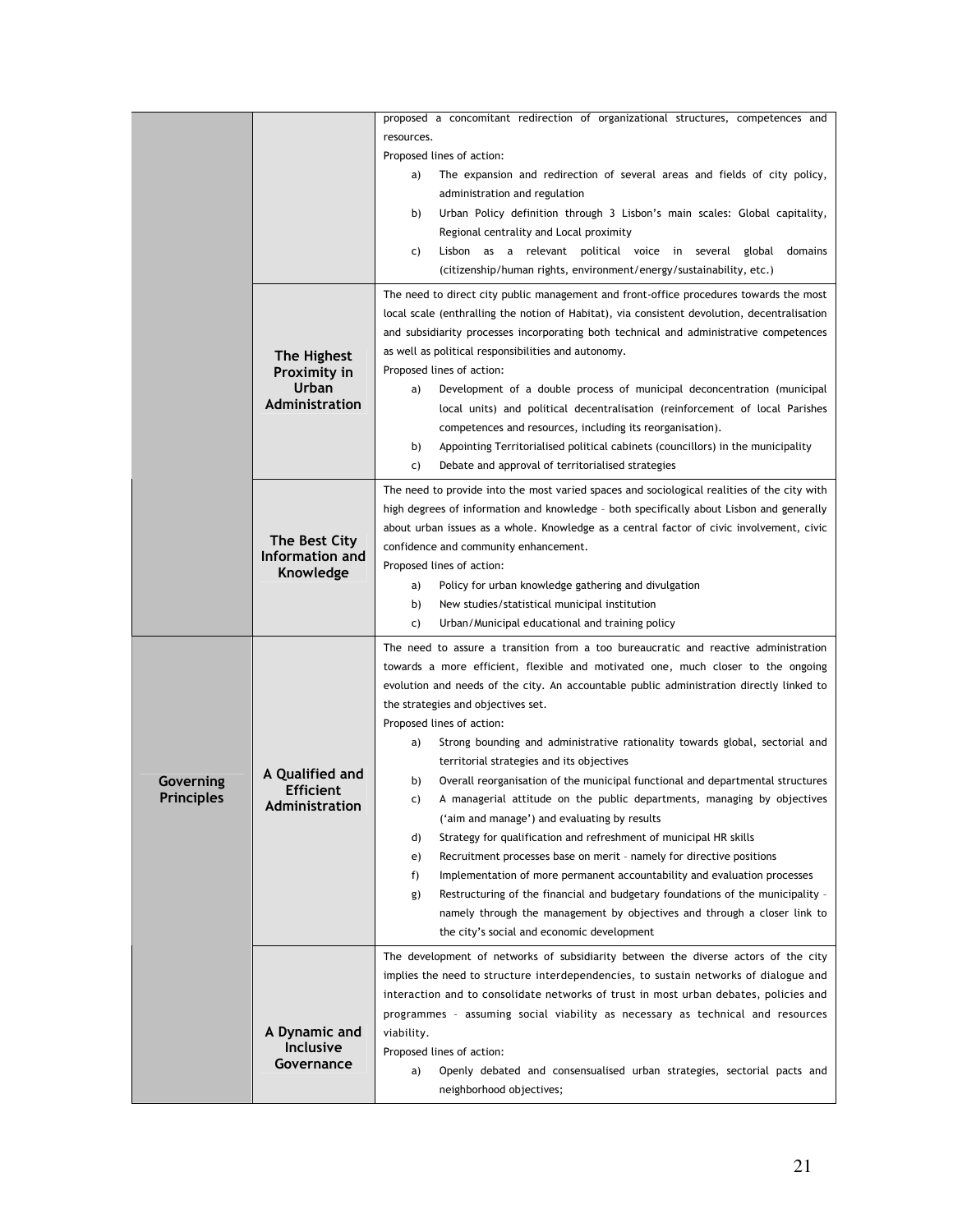|                                 |                                      | Creating urban councils: a global city council, sectorial councils and<br>b)                                   |
|---------------------------------|--------------------------------------|----------------------------------------------------------------------------------------------------------------|
|                                 |                                      | neighborhood (or district) councils.                                                                           |
|                                 |                                      | Embedding rationalized participatory processes - like the participatory<br>C)                                  |
|                                 |                                      | budgets and the Local 21 Agenda processes                                                                      |
|                                 |                                      | Embedding e-citizenship and e-government procedures<br>d)                                                      |
|                                 |                                      | Appointing a political cabinet (municipal councilor) for Participation,<br>e)                                  |
|                                 |                                      | Governance and Associativism.                                                                                  |
| and Civic<br><b>Involvement</b> | An Effective<br><b>Participation</b> | The need to curtail the distance (in space and in time) on the relationships between                           |
|                                 |                                      | every citizen and the overall structure of city's government and administration.                               |
|                                 |                                      | Proposed lines of action:                                                                                      |
|                                 |                                      | Assume a participative urbanism - namely through participatory and Local 21<br>a)                              |
|                                 |                                      | Agenda processes                                                                                               |
|                                 |                                      | b)<br>Opening at least one Civic Centre (including permanent municipal front-                                  |
|                                 |                                      | offices) in every urban district                                                                               |
|                                 |                                      | Embedding e-citizenship and e-government procedures<br>C)                                                      |
|                                 |                                      | d)<br>Appointing a political cabinet (municipal councilor) for Participation,<br>Governance and Associativism. |

# F. Conclusions

Supported by a strong political commitment and having been developed through a considerably open and debated process, the chart proposal was delivered to the municipality after four months of work, just before summer 2009. However, more than one year after the chart formal delivery – a moment that would open public discussion – the enforcement of its positioning and contents has not still been followed by any specific political process or approval, thus slowly relegating the proposal to an unknown future. If by one side it seems that some of the more specific proposals there included have inspired recent municipal policies in areas like public housing or mobility, by other side this stalemate also seems to show that the municipal executive has not been truly capable – or maybe truly interested? – in effectively open a wide public discussion upon it and, furthermore, to effectively position large-scope strategic instruments for the future political panorama of the city.

These are therefore doubts that enthral with the dilemmas presently facing the global evolution of European city politics and the reconfiguration of urban power systems. In fact, even the relatively shaded diagnosis above stated around the state-of-the-art on three vertices of the Lisbon govern system might not exclusively report on the socio-cultural and political-institutional structures of the Portuguese capital.

This present stalemate in Lisbon strategic policies provides interesting conclusions. What shows to be the case is that the expectations, tensions and crossed strategies framing urban stakeholders on the current govern system of Lisbon are still largely structured by logics and rhythms based on classic paradigms of administrative representation and power. Notwithstanding it is evident that beyond all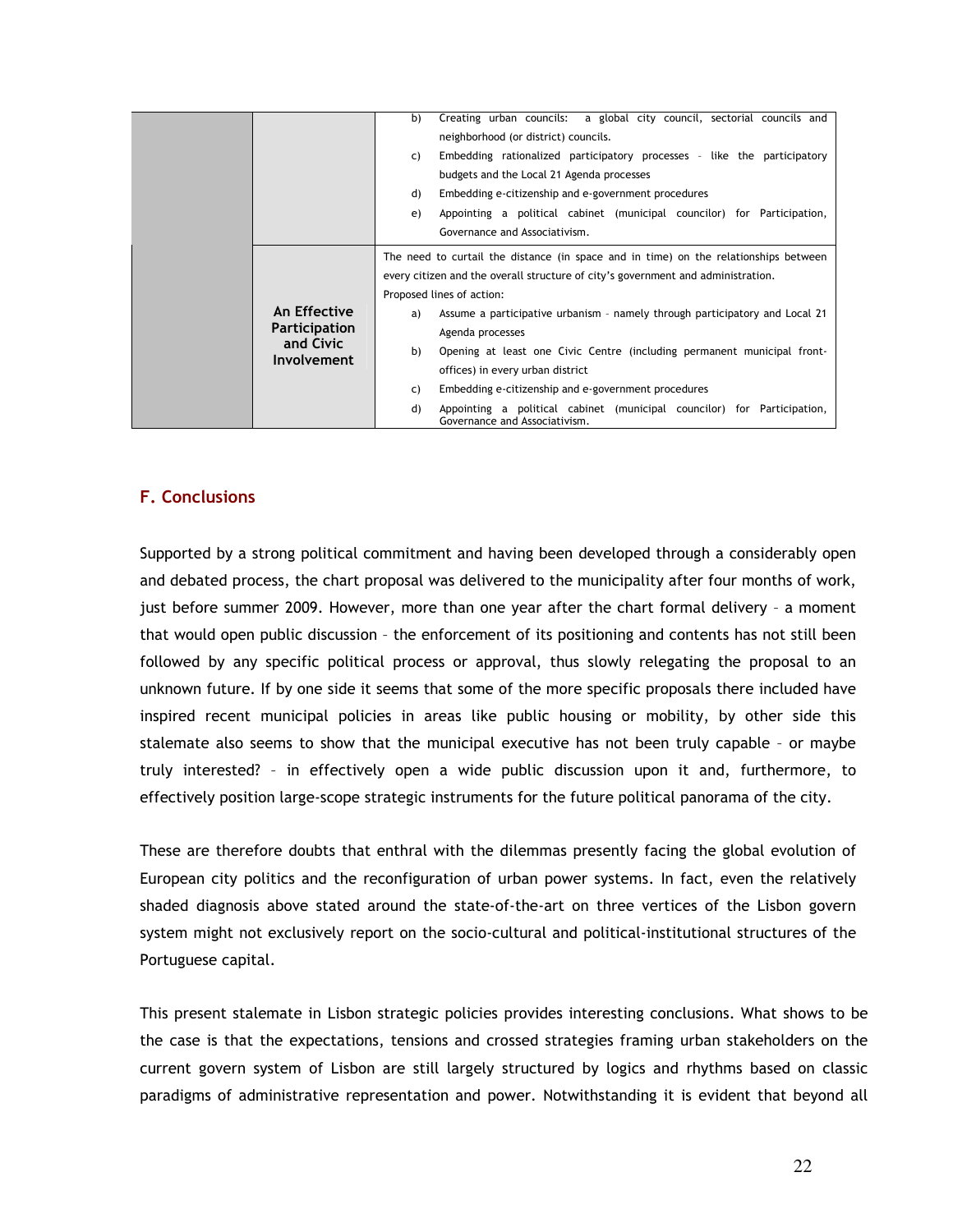the different actors expectations and attitudes there exists a continuous pace of urban evolution and change. The perceptions and consequent logics of action displayed by several of Lisbon main actors – in particular those connected with institutional structures of government and administration – still do not reflect a clear consciousness of the changes occurring in the urban socio-cultural paradigms. Occupied in complex and bureaucratic legal and administrative procedures as well as in the maintenance of their reciprocity networks, they still search to understand the city and its complexities through cognitively safer functional perspectives. As Michel Crozier wrote some years ago in his rather interesting essay titled 'The crisis of intelligence': "it is not society anymore that is blocked, as I wrote in 1970, it is its political-institutional system, or better said, the system of its elites and, within them, that intelligence itself is to be found blocked. It is therefore in the mutation of intelligence that it is necessary to invest" (1995, p.12).

This process also as been showing that the efforts to reduce the gaps between the urban systems and the urban political systems bring in itself obvious and relevant threats to the classical and long existing political and administrative spaces in the city. Even considering the strong initial political commitment to this specific process, and mostly the different and surely paradigmatic transformation dynamics occurring in an urban society like the Lisboan (as we have previously seen), the confrontation between the vast array of classical institutional, bureaucratic and economic enforcements and the political proposals for new types of policy visions and foundations, is still quite evident.

# Bibliography

Ascher (1995) Metapolis ou l'avenir des villes, Paris, Editions Odile Jacob

Bagnasco, A. and Le Galés, P. (ed.) (2000), Cities in Contemporary Europe, Cambridge, Cambridge University Press.

Borja, J. (2003), La Ciudad Conquistada, Madrid, Alianza Editorial.

Borja, Jordi e Castells, Manuel (1997) Local and Global - Management of Cities in the Information Age Earthscan Publications, Londres

Brenner, . (2004), Urban Governance and the Production of New State Spaces in Western Europe, 1960-2000. Review of International Political Economy, 11,pp. 447-488.

Brenner, Neil, Jessop, Bob, Jones, Martin e Macleod, Gordon (ed.) (2003) State/Space in Question Blackwell Publishing, Oxford

Cabral, Manuel Villaverde, Silva, Filipe Carreira, Saraiva, Tiago (coord.) (2005) Cidade e Cidadania. Governança Urbana e Participação Cidadã Publicações ICS, Lisbon

Clark, Terry e Hoffman-Martinot, Vincent (1998) The new political culture Westview Press, Boulder